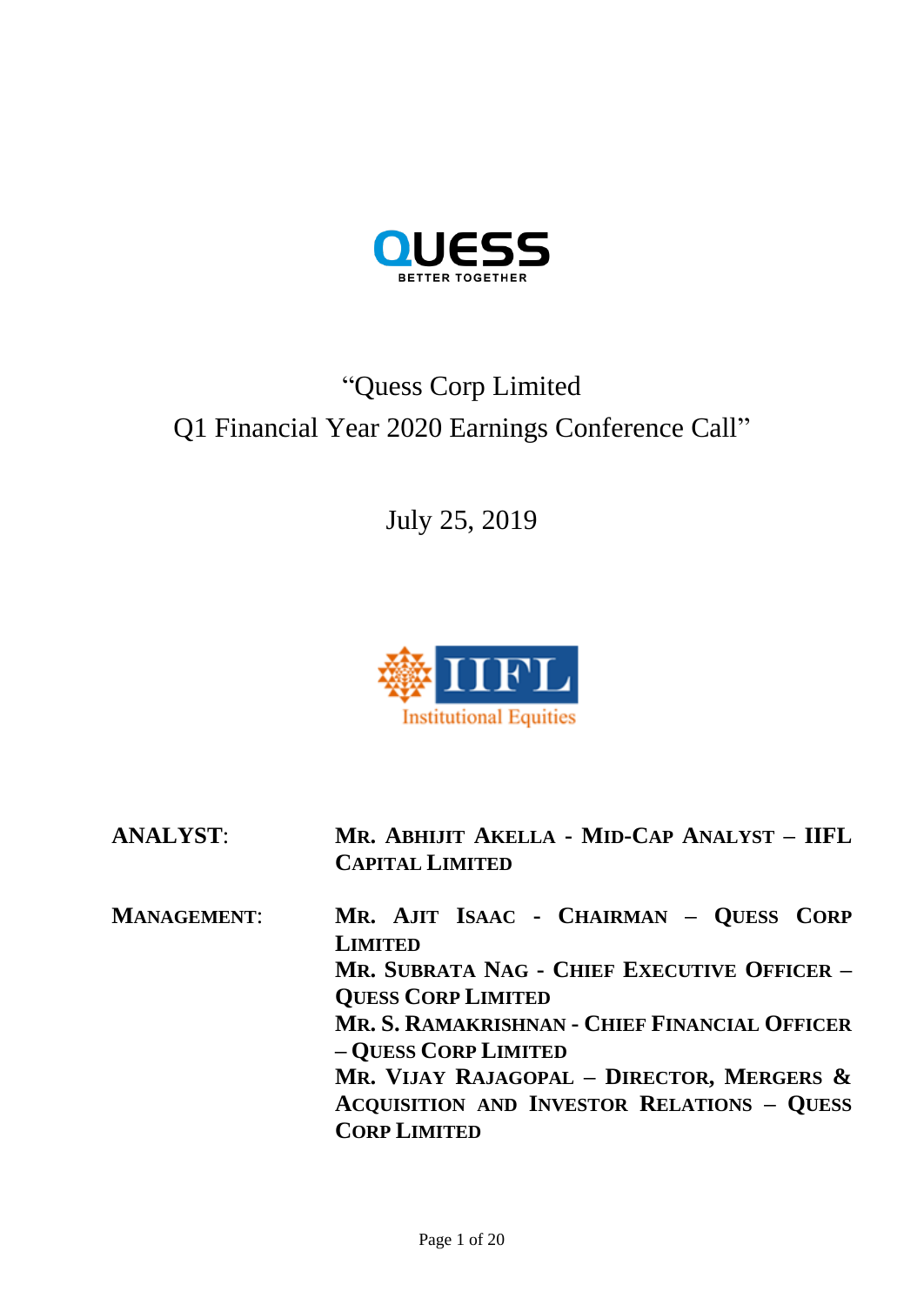

| <b>Moderator:</b>  | Ladies and gentlemen, good day and welcome to the Quess Corp. Limited Q1 FY20 Earnings<br>Conference Call hosted by IIFL Capital Limited. As a reminder, all participant lines will be in the                                                                                                                                                                                                                                                                                                                                               |  |
|--------------------|---------------------------------------------------------------------------------------------------------------------------------------------------------------------------------------------------------------------------------------------------------------------------------------------------------------------------------------------------------------------------------------------------------------------------------------------------------------------------------------------------------------------------------------------|--|
|                    | listen-only mode and there will be an opportunity for you to ask questions after the presentation<br>concludes. Should you need assistance during the conference, please signal an operator by<br>pressing "*" then "0" on your touchtone phone. Please note that this conference is being<br>recorded.                                                                                                                                                                                                                                     |  |
|                    | I will now hand the conference over to Mr. Abhijit Akella of IIFL Capital Limited. Please go<br>ahead.                                                                                                                                                                                                                                                                                                                                                                                                                                      |  |
| Abhijit R. Akella: | Thank you, Chris. Ladies and gentlemen, good afternoon and thank you for joining us on the Q1<br>FY20 Earnings Conference Call of Quess Corp. My name is Abhijit Akella, I am the Mid-Cap<br>Analyst at IIFL and it is my great pleasure to introduce the senior management team of Quess<br>who are here with us to discuss the earnings.                                                                                                                                                                                                  |  |
|                    | We have with us Mr. Ajit Isaac, Chairman; Mr. Subrata Nag, CEO; and Mr. S. Ramakrishnan,<br>CFO, along with other members of the management team. We will begin the call with opening<br>remarks by Mr. Vijay Rajagopal, Director M&A and Investor Relations.                                                                                                                                                                                                                                                                               |  |
|                    | I would now like to hand the call over to Vijay to take it forward. Thank you, and over to you,<br>Vijay!                                                                                                                                                                                                                                                                                                                                                                                                                                   |  |
| Vijay Rajagopal:   | Thank you, Abhijit. Good afternoon, everyone, and thank you for joining the earnings call today.<br>Please note that the results and the press release have already been uploaded on our website.<br>Please note that anything which we say which refers to our outlook for the future is a forward-<br>looking statement, which must be read in conjunction with the risk that the company faces. These<br>uncertainties and risks are included, but not limited to what have already been mentioned in the<br>prospectus filed with SEBI. |  |
|                    | With that said, I would now turn over the call to our Chairman and Managing Director, Mr. Ajit<br>Isaac. Over to you, Mr. Ajit!                                                                                                                                                                                                                                                                                                                                                                                                             |  |
| <b>Ajit Isaac:</b> | Thank you, Vijay, and good afternoon and a warm welcome to all of you. Thank you for joining<br>us on today's call and I am sure that many of you would have gone through our latest quarterly<br>earnings presentation and financials.                                                                                                                                                                                                                                                                                                     |  |
|                    | From a contextual standpoint, our country is poised to grow significantly from where it is. While<br>the economic survey for 2018-2019 had predicted gross domestic product growth to be around                                                                                                                                                                                                                                                                                                                                             |  |
| Page 2 of 20       |                                                                                                                                                                                                                                                                                                                                                                                                                                                                                                                                             |  |
|                    | Address: 3/3/2, Sarjapur Main Road, Bellandur Gate, Bengaluru, Karnataka, 560103<br>CIN: L74140KA2007PLC04390                                                                                                                                                                                                                                                                                                                                                                                                                               |  |

[www.quesscorp.com](http://www.quesscorp.com/)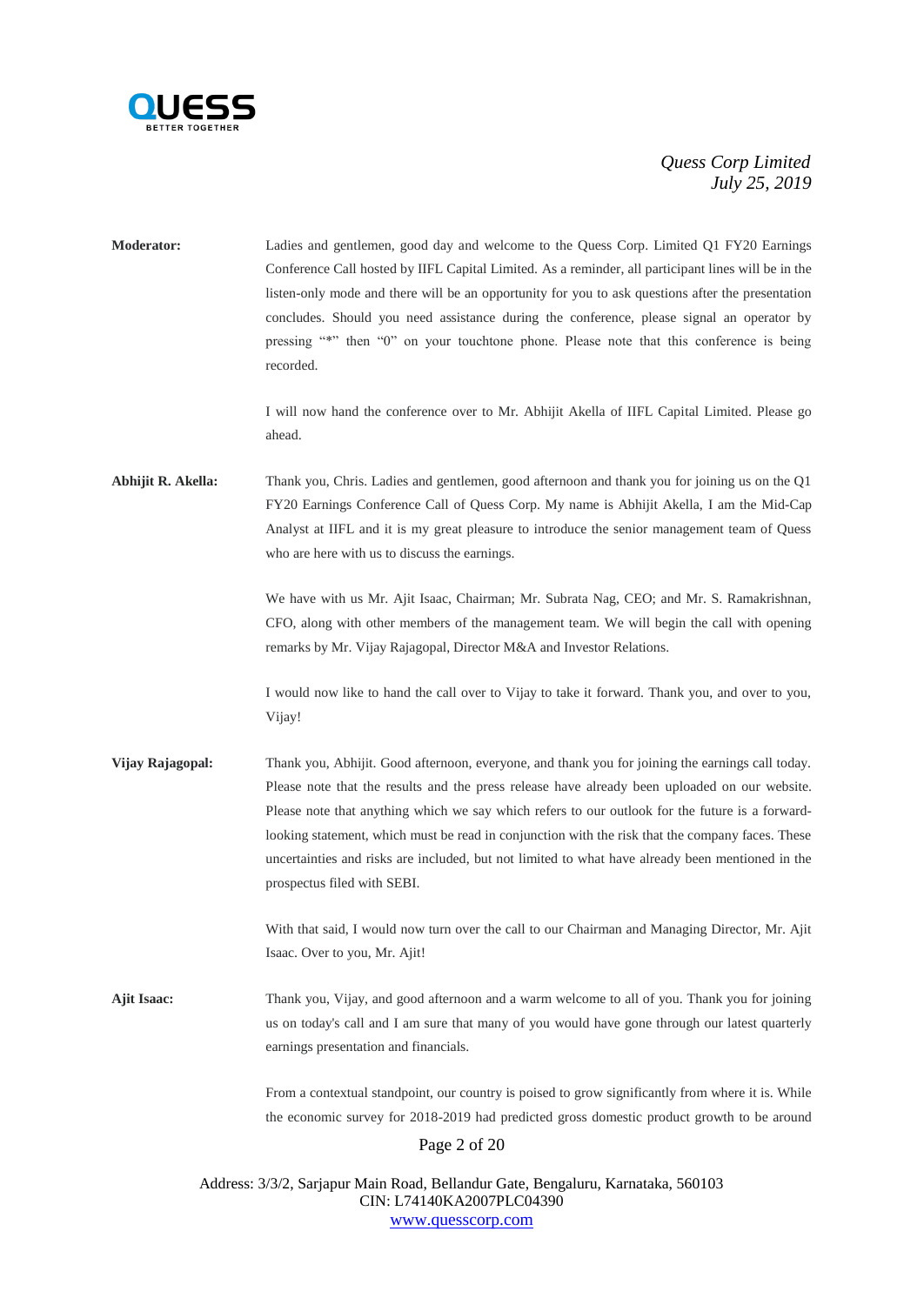

7% for 2019-2020, elements like the consumption story is slowing down and a liquidity squeeze in the NBFC sector have made the operating environment more challenging.

Despite such macroeconomic headwinds, Quess has continued to deliver healthy growth for the first quarter of 19-20. Revenues are at Rs.2395 Crores, a growth rate of 22% and EBITDA at Rs.147 Crores at a growth rate of 44% on a year-on-year basis. The company has adopted Ind-AS 116 standards with effect from April 1, 2019 and accordingly the PAT for this quarter is at Rs.60 Crores, which is higher by Rs.4.4 Crores than the reported PAT of Rs.56 Crores due to the impact of Ind-AS.

I shall now give you a summary of changes in key operating parameters during the quarter. Our revenues grew 22% on the back of an increase in employee headcount to 85000, which is an organic growth of 21%. Our quarterly EBITDA grew by 17% year-on-year to Rs.120 Crores, resulting in an EBITDA margin of 5.02. Our diluted earnings per share stood at Rs.3.9 for the first quarter compared to Rs.3.7 for the similar quarter in year 2019.

Significantly our cash flow from operations stood at Rs.52 Crores for the first quarter as against Rs.33 Crores for the same quarter last year, an increase of 60% on a year-on-year basis. The OCF/EBITDA conversion improved 45% during the quarter compared to 32% for the same quarter last year. The company's focus remains on consolidation while driving synergies across Quess platforms and we are not planning any fresh acquisitions in the near future. However, the company would continue to pursue strategic partnerships with leading global players or investors to scale up some of our growth businesses.

I would now like to give you some highlights for the quarter, sales wins. The company has added a total of 106 clients for the first quarter, aggregating a total contract value of Rs.2500 Crores. This gives us a good base for growth for the rest of the year.

Strong growth in staffing; In our General Staffing business, we registered the highest ever quarterly headcount addition of 32000 for this quarter as against a full year addition of 35000 for the whole year.

Also, the partnership between Amazon and DigiCare will help scale our business in DigiCare itself. The investment of Rs. 51 Crores by Amazon will drive the growth of DigiCare, enabling it to expand our service network from an existing 250 centers in 150 cities to about 450 centers. This will make DigiCare truly a pan India player while providing market-leading customer experience to its partners, particularly Amazon.

#### Page 3 of 20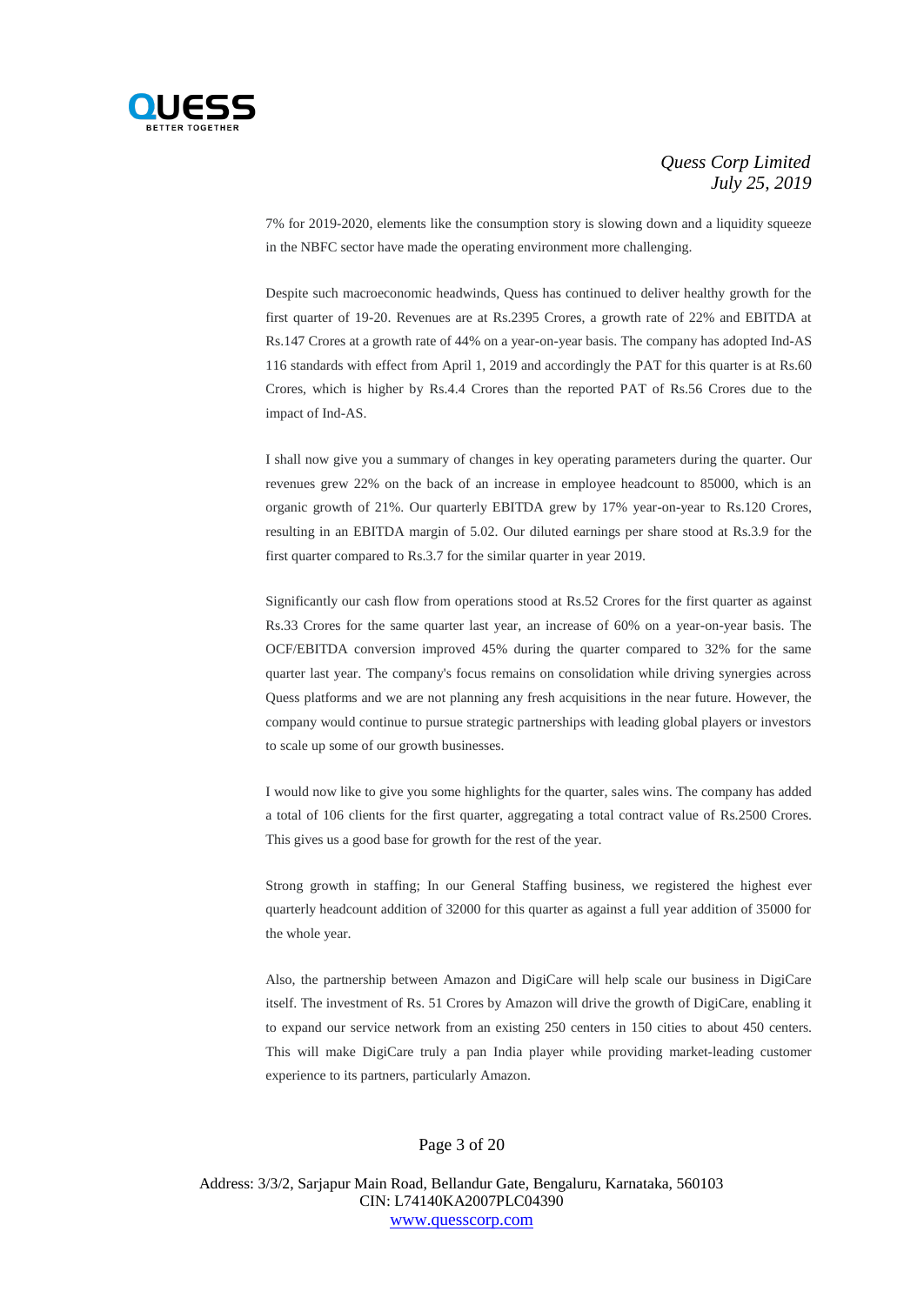

We have now built on a leading BPM platform through Conneqt's acquisition of Allsec, which has resulted in creating one of India's largest BPM platforms. Allsec has become a vehicle now for our HRO operations and International Customer Lifecycle Management business. In Excelus, our training business, we have built a strong pipeline for training. This year we have received an additional contract for a value of about Rs.31 Crores under the PMKVY scheme for about 31000 students to be trained for the rest of the year.

While moving further, I would like to take this opportunity to also give some key updates on some of the business initiatives and on some balance sheet items. Number one, Trimax loan recoverability. The project is now 85% complete and the field acceptance testing is ongoing. As per our escrow agreement with the bank, 99% of the amount received from the contracting profit would be due to Quess. An amount of Rs. 7.6 Crores has been recently received into the escrow account. The company is in discussions with the Resolution Professional to transfer this amount to Quess. A petition has also been filed in NCLT Mumbai asking Resolution Professionals to release the dues. Internally, a senior management team has been formed specifically to focus on the project completion and collection of dues.

Number two, loans to subsidiaries and associates: Several of our subsidiaries or associates are in various stages of evolution at business lifecycle. Smaller entities require working capital funding towards their growth and their business and their financial strength is not as much as their parent. Hence, we continue to fund these entities.

Loans to related parties, the Rs.396 Crores on March 2019. Out of this, a total repayment of Rs.125 Crores has been received, including a Rs.103 Crores from our subsidiary in Singapore and other group entities. Loan of Rs.84 Crores taken is expected to be received by Q3 of this year. We have appointed one of the big four accounting firms to suggest a roadmap to streamline all intercompany loans. This exercise is expected to be completed by H1 of this year.

Number three, update on goodwill: The company has recognized goodwill of about Rs.1176 Crores as on March 2019. 80% of all goodwill pertains to entities which are profitable and whose future cash flows are positive.

The company has also taken a more conservative approach by using a higher discount rate for future cash flows. Also, the terminal growth rate assumption, which are key have not been changed. The entire goodwill impairment testing has been done by a reputed external valuer and inspected by our statutory auditors.

Page 4 of 20 An update on Monster: Mr. Krish Seshadri has been appointed as the CEO of Monster. He is a seasoned executive with about 23 years of experience in the Internet space. During the quarter,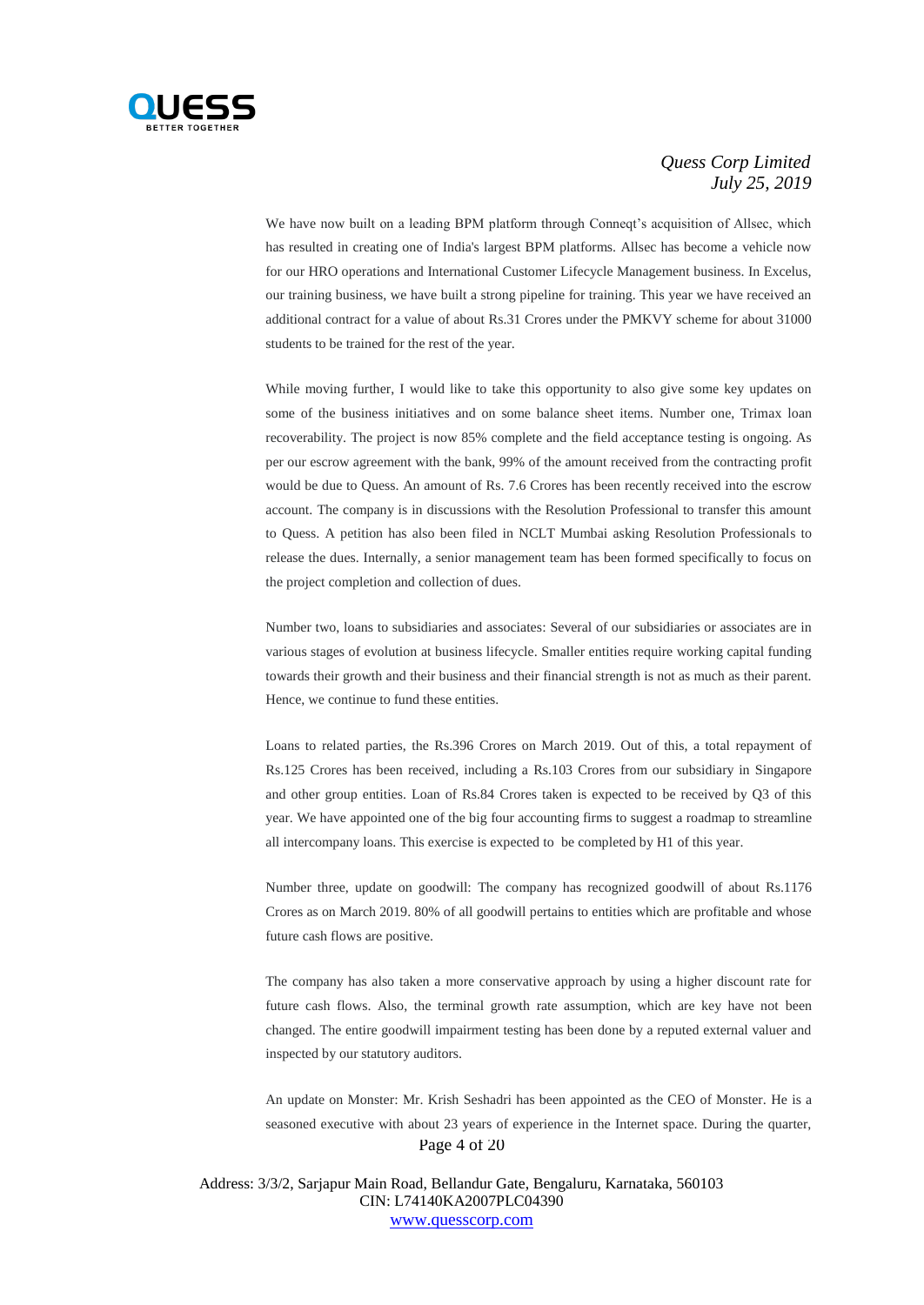

Monster's average monthly visits grew by 37%, organic traffic grew by about 78%, new physical resume addition grew by about 26%, acquired a total of 471000 physical resume since June of 2019 and that's a high figure in recent times. The brand campaign was also successful and we expect this momentum to continue.

With the tight focus on cost optimization, we are estimating to exit Q4 at an operating breakeven level.

Five, an update on Quess East Bengal Football Club: The investment with the club was made with a three-year horizon, discussions are on with stakeholders to monetize this investment this year and the process is now ongoing.

Lastly, an update on the spin-off of TCIL Holding: We have obtained necessary approvals from SEBI and the stock exchanges. The scheme has been filed with NCLT Bengaluru. The court has directed us to have the shareholders and creditors meeting on August 20. The entire process is expected to get completed by November of 2019.

Post completion of the spin-off process, Quess would no longer be a foreign-owned and controlled company. One of the positive results of this exercise is that, this will allow us to increase our stake in Terrier from 49%.

We will now move on to questions to be taken from members on this call. I am joined by my colleagues Subrata Nag, our CEO; Ramki, our CFO; and we are now ready to start taking your questions. Over to you ladies and gentlemen!

**Moderator:** Thank you. We will now begin the question and answer session. The first question is from the line of Sudheer Guntupalli of Ambit Capital. Please go ahead.

- **Sudheer Guntupalli:** Good afternoon, Ajit, Subrata and other management team members. Thanks for giving me this opportunity. Firstly, loan and interest receivable from TSIPL was Rs. 93 Crores in March 2019 that seems to have increased by around Rs. 24 Crores to let us say Rs. 117 Crores in June 2019. So incrementally over this 3 months after Trimax has gone to NCLT what has resulted in this increase?
- **S. Ramakrishnan:** The reported March 31, 2019 were numbers reported based on the project status at that point in time, which we had mentioned was about 65%, 70% of the project completed. Like Ajit mentioned in his opening remarks, the project is about 85% completed now. So obviously, we had to spend that additional money to bring the project to that status of completion. And that is

## Page 5 of 20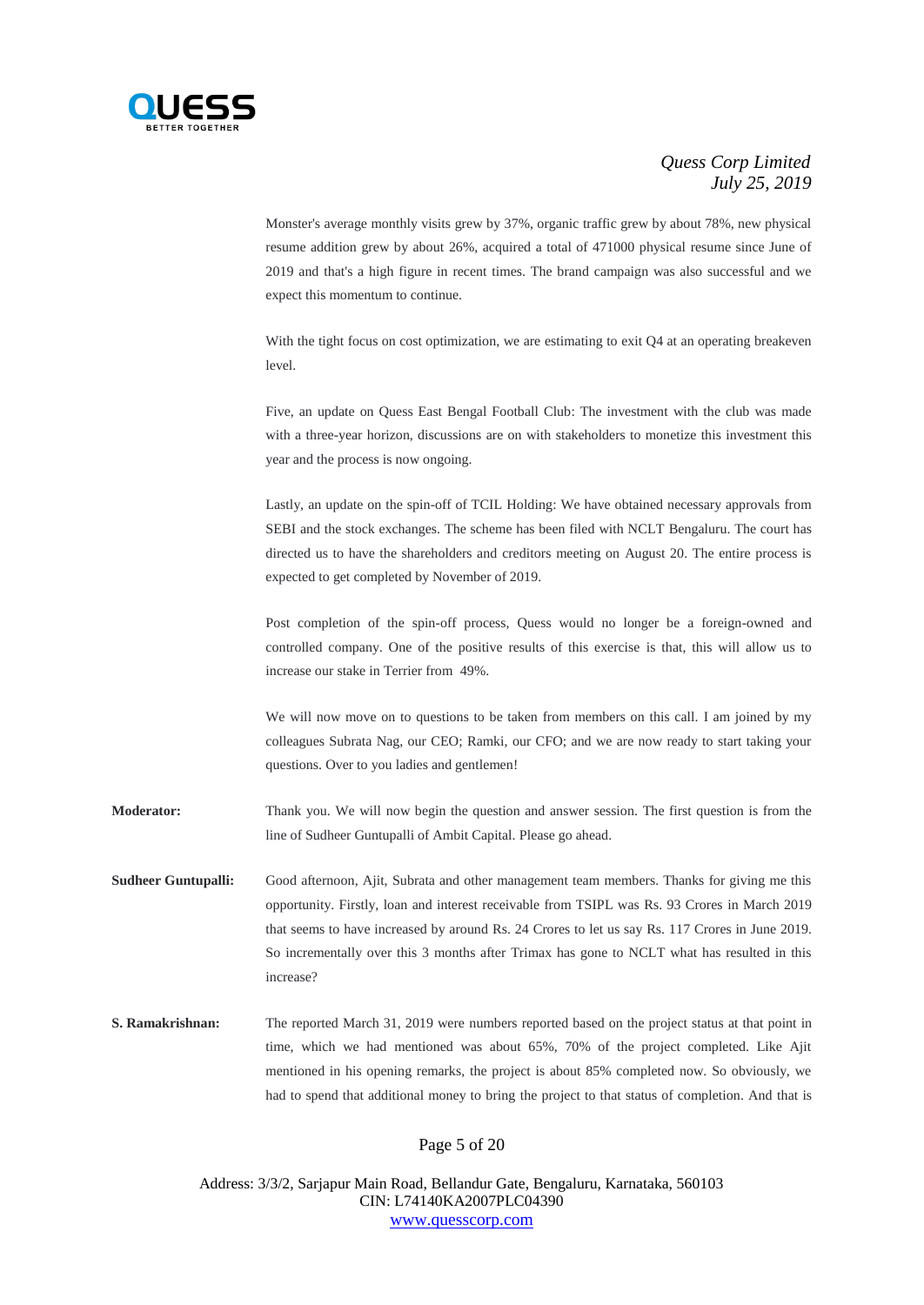

what has increased in the additional expenditure, which you are seeing here which has resulted in the increase of ~Rs. 20 Crores.

**Sudheer Guntupalli:** If I understand it right, so there is an additional loan given to this entity over this 3 month period. Is that understanding correct?

**S. Ramakrishnan:** Yes.

**Moderator:** Thank you. The next question is from Sachin Kasera of Lucky Investments. Please go ahead.

**Sachin Kasera:** Good afternoon Sir. Congrats for a good set of numbers. If you could just give us some sense on what is the type of synergies we see from Allsec in our BPM business? And secondly, are you looking at consolidating all the entities in the BPM into one single entity? Will we be retaining the existing management or bringing some new management?

**Subrata Kumar Nag:** When we were looking for an acquisition in the BPM segment after we acquired TBSS, we had 2 objectives in mind. One is to get into a new practice-led revenue and also get a foothold in the international BPM segment, particularly in the CLM space. Fortunately, with this acquisition, we met both these objectives. Allsec has a very strong CLM business with centers in Manila and U.S. They are a prominent payroll processing company in India doing almost 500,000 to 600,000 records per month. I think along with Allsec and Conneqt, which is a very dominant domestic CLM player, we have three clear line of revenues between these two companies; one is a very dominant CLM in the domestic segment, a very dominant HRO business in the domestic market and a CLM business in U.SA and Canada. I think we have a very strong platform now and we would like to build upon this business which is a much higher margin business. If you see the Allsec result, it is almost a 27%-28% EBITDA margin business; Conneqt reports around 8% to 9%. I think if in the next 2 to 3 years, we can build this as a large business segment from the current contribution of around 20% of our overall revenue, we will be able to increase our overall EBITDA margin going forward. As far as the new management is concerned, we have a very strong operational management team. However, we always look for strengthening our management team and we will be doing the same maybe in near future in case of Allsec.

**Moderator:** Thank you. The next question is from Atul Mehra of MOSL AMC. Please go ahead.

**Atul Mehra:** Good afternoon. Thanks for the opportunity. Sir, just one question on the debt movement for this quarter versus 4Q - gross and net debt?

**S. Ramakrishnan:** The gross debt was about Rs.1294 Crores and the net debt was about Rs.336 Crores as compared to about a 116 crore, which was reported in March. Primarily, the increase came because of our

Page 6 of 20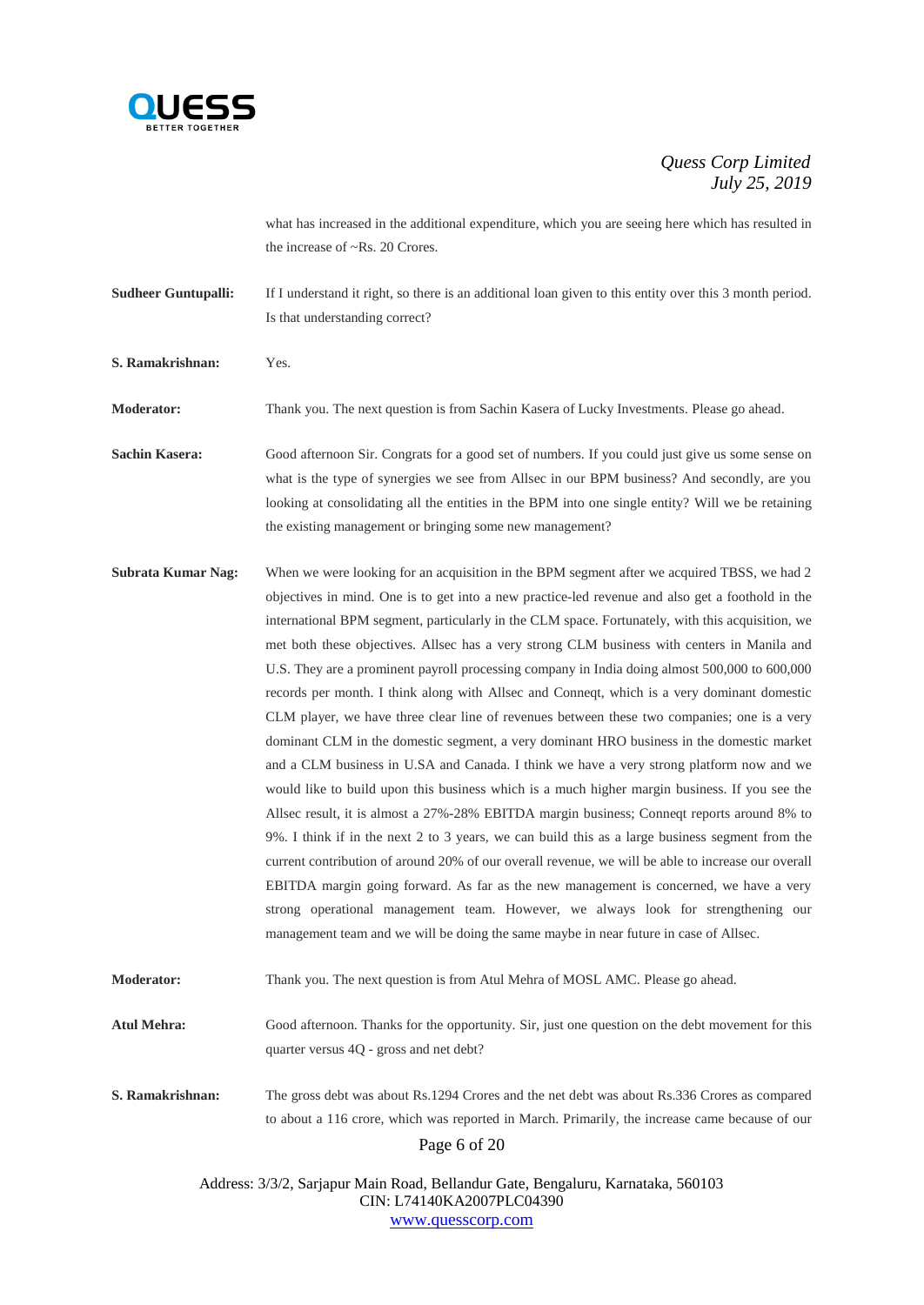

increase in debt in Quess Singapore. If you remember, we had said last time regarding an intercompany loan given to Quess Singapore for the 36% Comtel acquisition. That got replaced by an external debt which was about Rs.102 Crores. The working capital increase which was there due to an increase in operations added a balance of about Rs.60 odd Crores. So that is the overall debt position.

**Atul Mehra:** So Rs.339 Crores net debt, right, 339? **S. Ramakrishnan: Rs.** 336 crore. Atul Mehra: Rs. 336 crore and this is against Rs. 116 crore? **S. Ramakrishnan:** Yes. Atul Mehra: Sir, just one clarification here. So this net debt figure is now... **S. Ramakrishnan: Rs.** 336 crore against Rs. 176 crore last quarter. **Atul Mehra:** Last quarter, right, Rs. 176 crore? Rs.176 crore in 4Q, right? **S. Ramakrishnan:** Yes. But you also need to note that some of these amounts have come back during July. So, we are talking about Rs. 102 Crores, a portion of it which has come back from Singapore because of the intercompany loan getting replaced with an external loan. **Moderator:** Thank you. The next question is from Abhishek Jain of Equirus Securities. Please go ahead. **Abhishek Jain:** The first question is regarding the growth in the staffing business. Have we replaced any incumbent vendor or win resulting in a change in market share? And if yes, then is it at the expense of pricing? **Subrata Kumar Nag:** Out of the 32000 new additions we have in the staffing business, one of the contracts, I think around 28,000, is a company which has just started the outsourcing or staffing business for the first time and hence, there is no replacement as such. It is a new expansion of the market and we were lucky enough to grab that market in this quarter. So, I think primarily we are gaining more market share. Also, we are seeing particularly after GST and demonetization that more and more companies in the Tier 3 & Tier 4 cities are entering the organized staffing space. So, overall market is expanding in India. Quess being the largest player in this segment, we definitely have

Page 7 of 20

an advantage to grab as much market share as possible and we are increasing our market share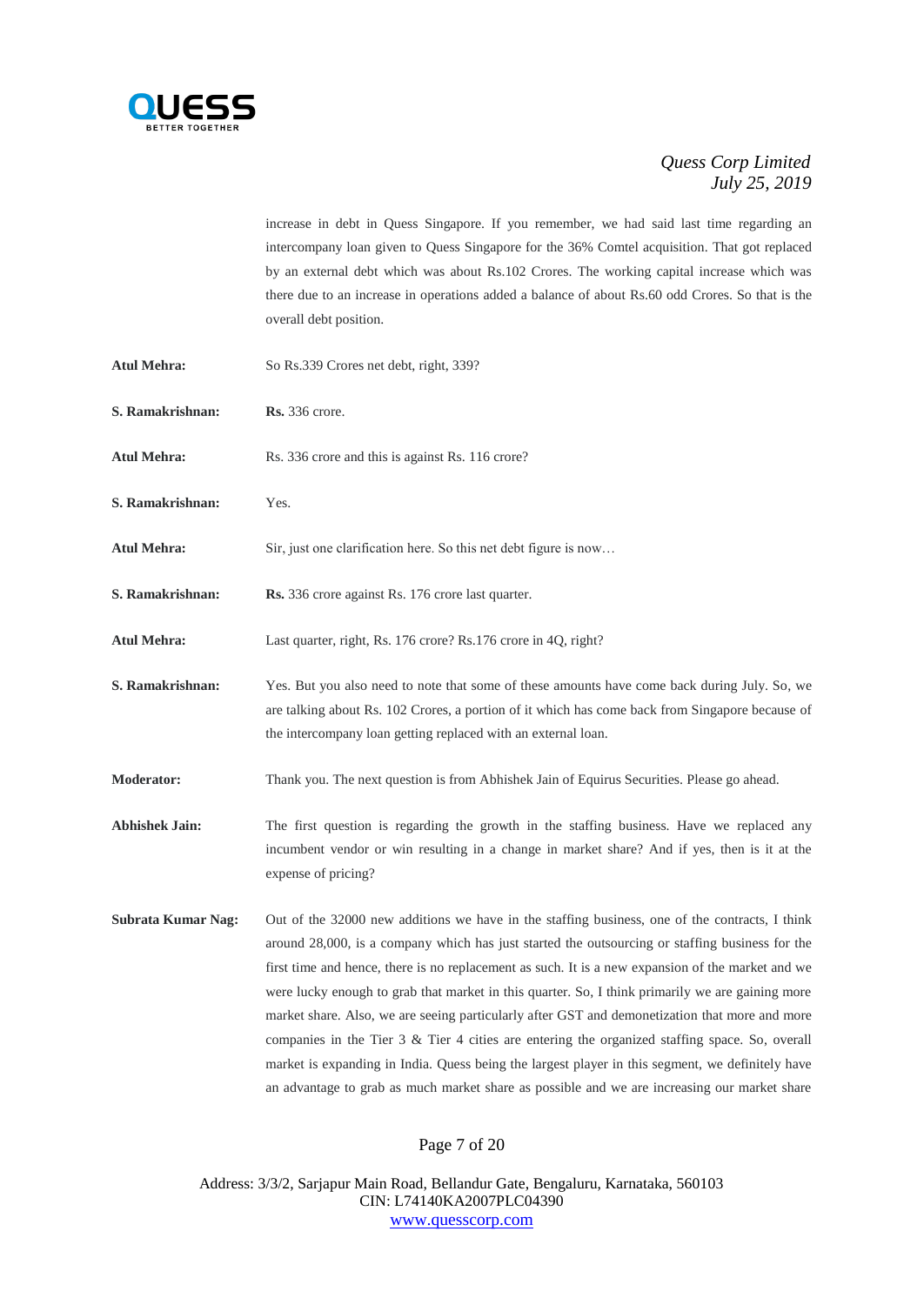

but not at the cost of margins, we are very conscious of our margin. I think, we have a healthy staffing margin compared to many of our competitors and we would like to keep it that way.

**Moderator:** Thank you. The next question is from Atul Mehra of MOSL AMC. Please go ahead.

**Atul Mehra:** Sir, just a follow up from my question earlier. So, net debt now is at Rs. 336 crore, does it all done with in terms of Allsec as well. Allsec concluded in July, in first week of July?

**Subrata Kumar Nag:** Allsec is concluded, the funding of Allsec has already been done before July. Actually we funded the entire 26% of the open offer that is Rs. 127 Crores. Out of that, we got 12%, 12.04% and so around Rs. 57 Crores. Around Rs. 60 Crores plus will be coming back on August 10 because after the deal is done, 30 days mandatory you have to keep the money in escrow. So, the money will be coming back on August 10 and that will be used for reduction of the debt. Also, we are expecting some of our IT refunds to flow in. So, I think over the next 2, 3 quarters you will see all that and some accumulation of this year's cash flow which will help reduce our debt level substantially.

**Moderator:** Thank you. The next question is from Shaleen Kumar of UBS. Please go ahead.

**Shaleen Kumar:** Thanks for the opportunity. I have a bunch of questions. So, with the 28000 employee coming from one vendor, I presume this will be a substantial vendor. I just want to understand how is the agreement, is it like a one-on-one kind of an agreement or is there a tender process? Have you placed all of them, all the 28000? I am assuming it is more of a shift of a payroll for those people or am I wrong here?

**Subrata Kumar Nag:** They had a subsidiary and I think these employees were housed under that. This is a large BSFI client and they also do aggregation. Although we are saying, it is around 28,000 but there are 5, 6 other companies also under that. The total of 6, 7 companies all came on one contract, at one go. Normally, in the private sector for a commercial contract, there is no RFP, basically you can say they call and because this is a large contract they will call maybe 3, 4 players who are the leading players in India and then we put forward our proposal and how we want to handle it. You have to do this entire exercise in 15 days on-boarding, so based on compliance and how to manage that, we got the contract. Actually, 2 companies got it, we got around 28,000 and the other leading player got 5,000 or 6,000. So totally ~ 34000-35000 roughly got transferred, we got almost 85% to 90% and one of our competitors got around 6,000-7,000 people.

**Shaleen Kumar:** So basically 28,000 are there and then the same revenue will be appearing for the next 3 quarters as well?

Page 8 of 20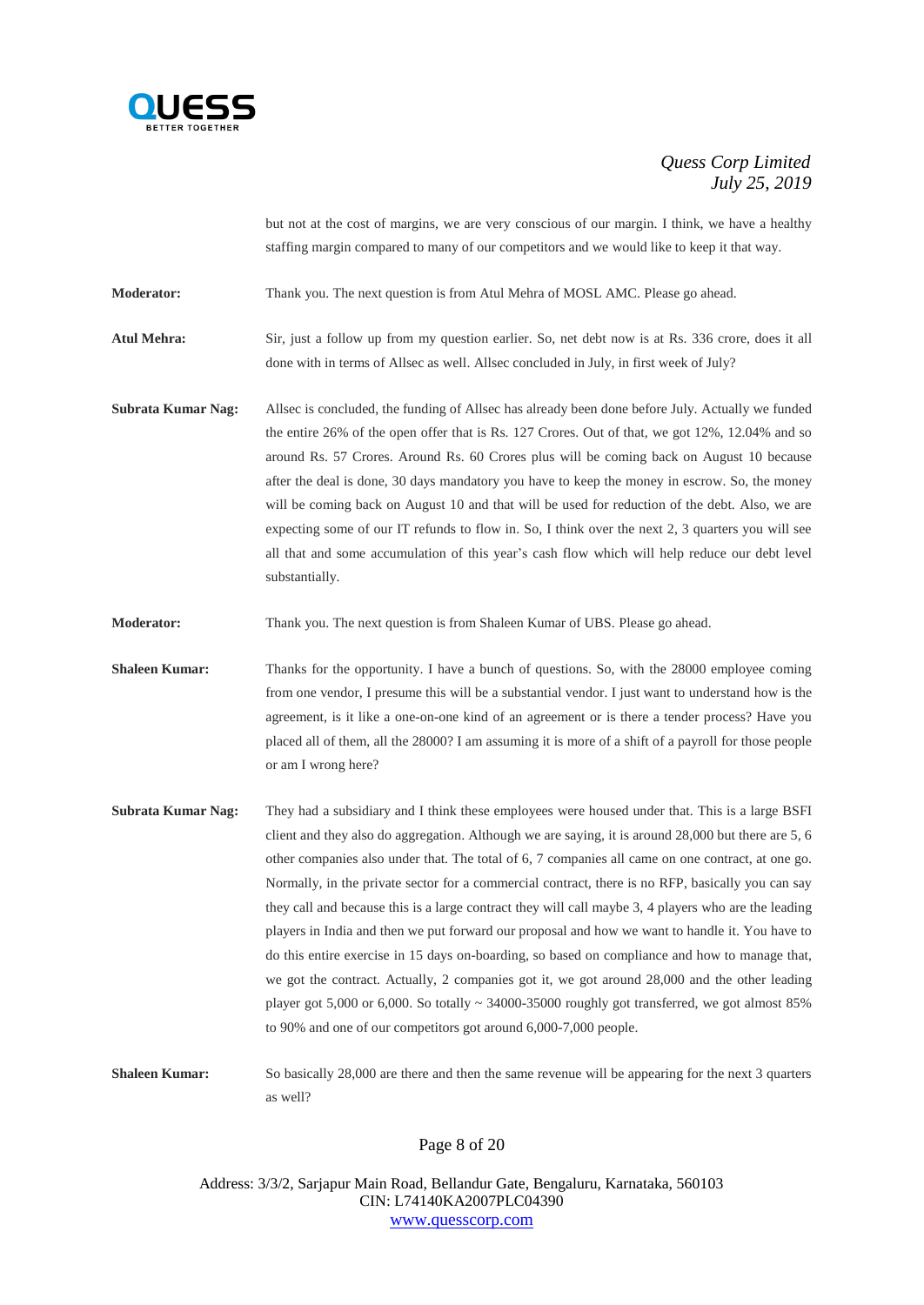

- **Subrata Kumar Nag:** Yes. That is the good thing because it started in April 1, so for the entire 12 months period, this benefit will come and that's why we are very bullish about the staffing business, particularly this year.
- **Shaleen Kumar:** Now coming back to the other segment, what is exactly happening at the Industrial Asset Management? Revenues are coming off and it went into a bit of loss also for the first time. What is the management trying to do over here?
- **Subrata Kumar Nag:** The Industrial Asset Management, as you know, we have 2 large businesses there, one is the Hofincons business and we had got into some trouble when the Tuticorin project closed. So that has had some effect on our overall profitability. We had to let go and rationalize the workflow, we had to pay them some money. So that has one reason. In India, as there is no new capacity in the steel or copper or power sectors coming up, so you are not getting any new large business. So that is another problem we have. Secondly, the Vedang and our telecom business. As you know, the entire telecom industry is going through a very, very rough patch and that has a direct impact on the pricing and the margin, the margin is coming down tremendously. These are the 2 main factors that are the headwinds we are facing in the industrial segment. We have been trying to actually ring fence ourselves and some of the businesses which we started, like utility and others are now trying to sync that business so we will be concentrating only on the core Hofincons that we have and a little bit of the telecom business. So, overall our loss should not go beyond this Rs. 1 Crores, Rs. 2 Crores maximum. Also, we have done some restructuring in the management and leadership as well. We have brought Guruprasad as COO, looking after this also. We hope that the next quarter and quarter after, we will be able to cut down the loss and maybe turn the tide.
- **Shaleen Kumar:** So basically, if my understanding is correct, was it more of a one-time loss in this quarter or is it like a recurring loss because of a loss of contract?
- **Subrata Kumar Nag:** The first one there is a one-time loss because of the Tuticorin impact but overall, if I say, it is on a going concern basis. Honestly, if I say, I think this business is at the breakeven level. It may not lose much money but it will not contribute to a large extend to our overall revenue or say EBITDA also. Anyway, the impact in the overall business is very miniscule because our 3 large businesses in the staffing, facility management, which is a part of asset management and particularly BPM segment have been doing extremely well. I think that given that, the industrial segment will not have a very large negative impact on the overall profitability of Quess.

**Shaleen Kumar:** Now coming on the tech segment, when I look at the way we have reported now compared to way we were reporting earlier, primarily, additionally I can see that the revenue contribution from Comtel and Magna or the EBITDA contribution from Comtel and Magna is roughly Rs. 15

Page 9 of 20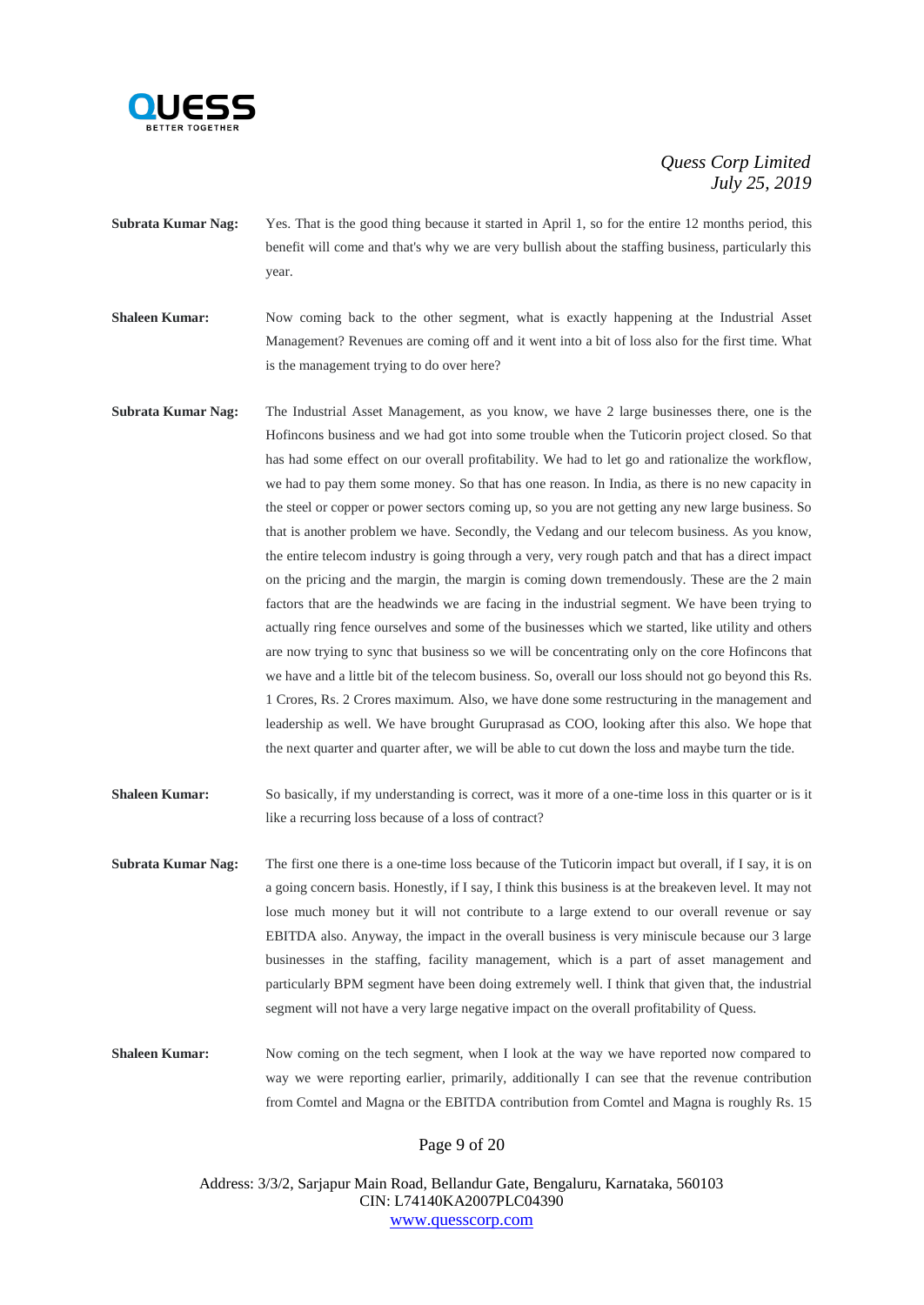

Crores versus it was Rs. 24 Crores in the last year Q1 and roughly Rs. 34 Crores in last quarter. So that is a massive decline?

**Subrata Kumar Nag:** Magna and Comtel did not have massive declines, there has been a little bit of drop in Magna, but it is not that (which is contributing to the decline). Particularly, in the last Q4, we had some of our selection business also forming part of the technology business, also our search or RPO and all those business were part of the tech business. We had some of the large RPO, particularly one or 2 contracts, one government contract and one of the large industrial house contracts we executed that quarter. So, there is some one-off revenue and EBITDA which was there in the Q4FY19 quarter. So, that is not there in this quarter and that is the main impact in this quarter.

**Shaleen Kumar:** So what kind of EBITDA, like if I say Rs. 15 Crores is for this quarter, what kind of an EBITDA can we expect coming from that vertical? I know we will not be reporting going forward in that?

- **Subrata Kumar Nag:** Technology today, I think what we have today is on a very strong foot, particularly on account of Conneqt which has been doing very well. Conneqt last year, as you know, almost did Rs.860 Crores and Rs.71 Crores to Rs.72 Crores. I think they have done a couple of large contracts. We have already transitioned in this quarter with another large BFSI 800 plus seats. In Allsec, we have been adding 100 and 200 new seats. We have got one of our 2 international customers and have been increasing their seats also. So, between Allsec, Conneqt, MFS and Brainhunter, I think we have a strong year in the technology business and yes, I think what you have seen this quarter, Allsec also you have only seen an impact of only around 3.5 weeks, basically a one month impact, so the full impact of this will also come. I do not want to give a forward number but it will be a very strong quarter and year also.
- **Shaleen Kumar:** Yes, that is it from my side. Thank you.

**Moderator:** Thank you very much. The next question is from Aditya Bagul of Axis Capital. Please go ahead.

**Aditya Bagul:** Good afternoon gentlemen. Congratulations on a very detailed set of disclosures in the PPT and the press release. Just a couple of questions from my end; can you describe or can you elaborate on the impact of Ind-AS 116 across the 3 segments that we have reported?

Page 10 of 20 **S. Ramakrishnan:** Yes. Let me just probably summarize that at the company level and then break it down more at segment level. At a company level, if you look at it, primarily, the rental expenses came down by about Rs. 27.5 Crores and the corresponding incremental in terms of depreciation was about Rs. 24.5 Crores and interest was about Rs. 7 Crores, resulting in the impact at the PAT level negative of about Rs. 4.6 Crores that's more at a company level. Bulk of this Ind-AS impact, if you look at it, nearly about Rs. 6.8 Crores or Rs. 7 Crores is for the workforce management. For the tech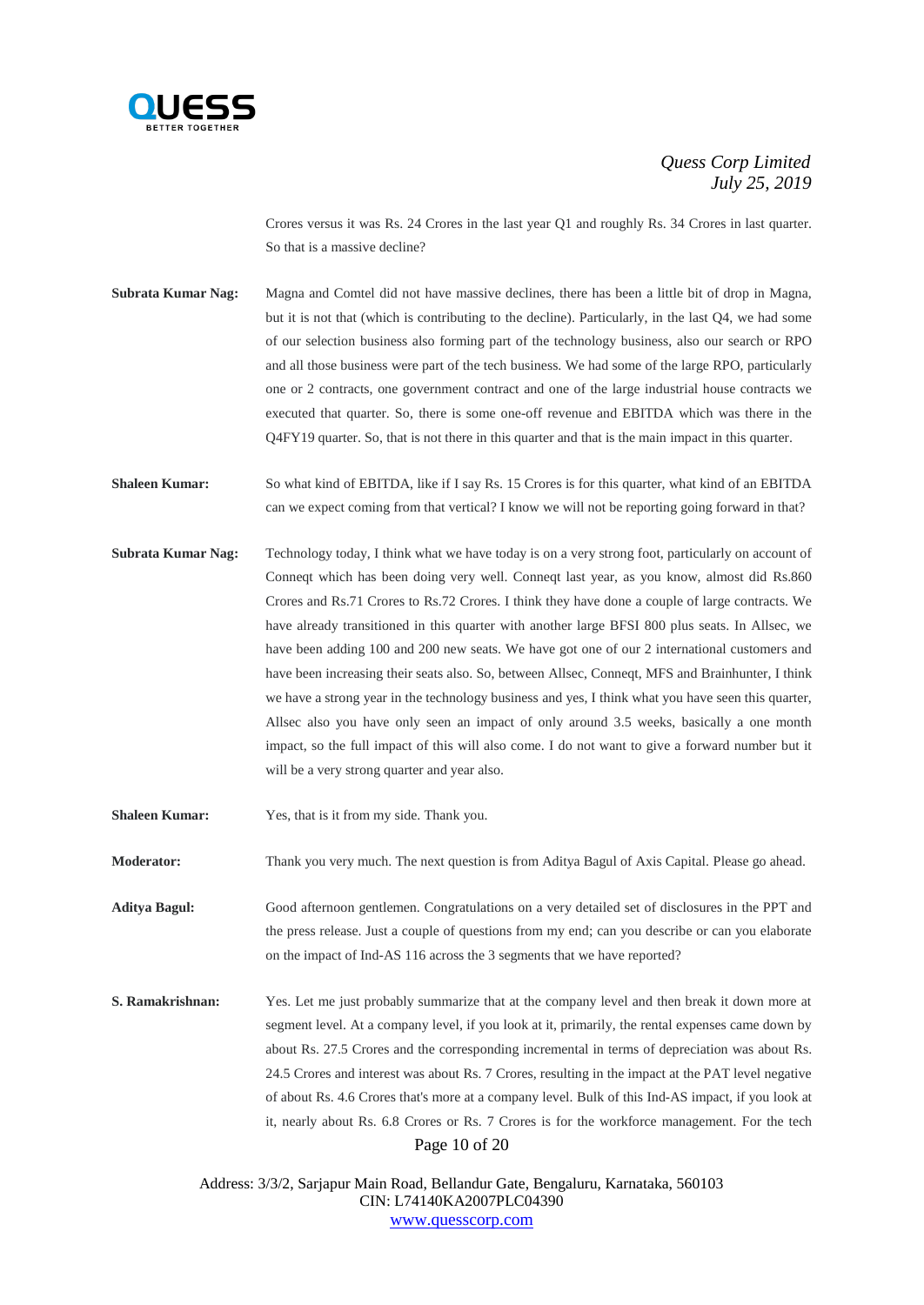

services, that's where the balance portion of the Ind-AS has gone. This is because bulk of the contracts we have, majority of the contracts we have is from Conneqt business which is contributing to some portion of the Ind-AS and that is why the impact has gone primarily there.

**Aditya Bagul:** The second question is on the East Bengal Football Club, we have talked about ways in which we are trying to monetize this asset, just wanted to understand two things. What is the future plan of action and if you can just help us understand some timelines on that?

- **Subrata Kumar Nag:** Yes. East Bengal Club when we invested, we had around a 3 year investment horizon and this is the second year. We have already started talking to our other relevant stakeholders and looking at options on how to monetize this asset. We have also been talking to few possible investors. So, it will take some time, maybe another 2 to 3 quarters, but at the end of this season, say May to June next year, we are confident that it will be end of this. We are sure that we will not be in the club from the next season and we will be out of this arrangement. However, this year we have been trying to actually increase our sponsorship income, initially last year as a first year, we did not have much time. We have already signed 3 sponsorships this year and our idea for the current year is 2-pronged, one is to contain our loss this year and make it as minimum as possible and at the same time look for an exit from this investment.
- **Aditya Bagul:** So, the timeline on this is likely to be by the end of this year if not beyond?
- **Subrata Kumar Nag:** Yes. That is the ultimate but we will try to do it as early as possible.
- **Aditya Bagul:** Just one last question. We have had a healthy addition in staff count in the general staffing business. Just wanted to understand going forward would we have any training or any other upfront costs that we would have to bear which could possibly impact the margins in Q2?
- **Subrata Kumar Nag:** No, I do not think so as there is no such training scheduled. Even if we do our training in the staffing, primarily, we do this only with the instruction of the customers and we then charge this to them also for that kind of training. So, I do not see any cost coming in the Q2 or after the next quarters also.
- **Aditya Bagul:** Thank you so much and best of luck for the quarters to come.
- **Moderator:** Thank you. The next question is from Abhishek Jain of Equirus Securities. Please go ahead.
- **Abhishek Jain:** Thanks for the opportunity. So, two questions here; the first one is regarding the financial services client that we are talking of in the general staffing business, which gave you that

## Page 11 of 20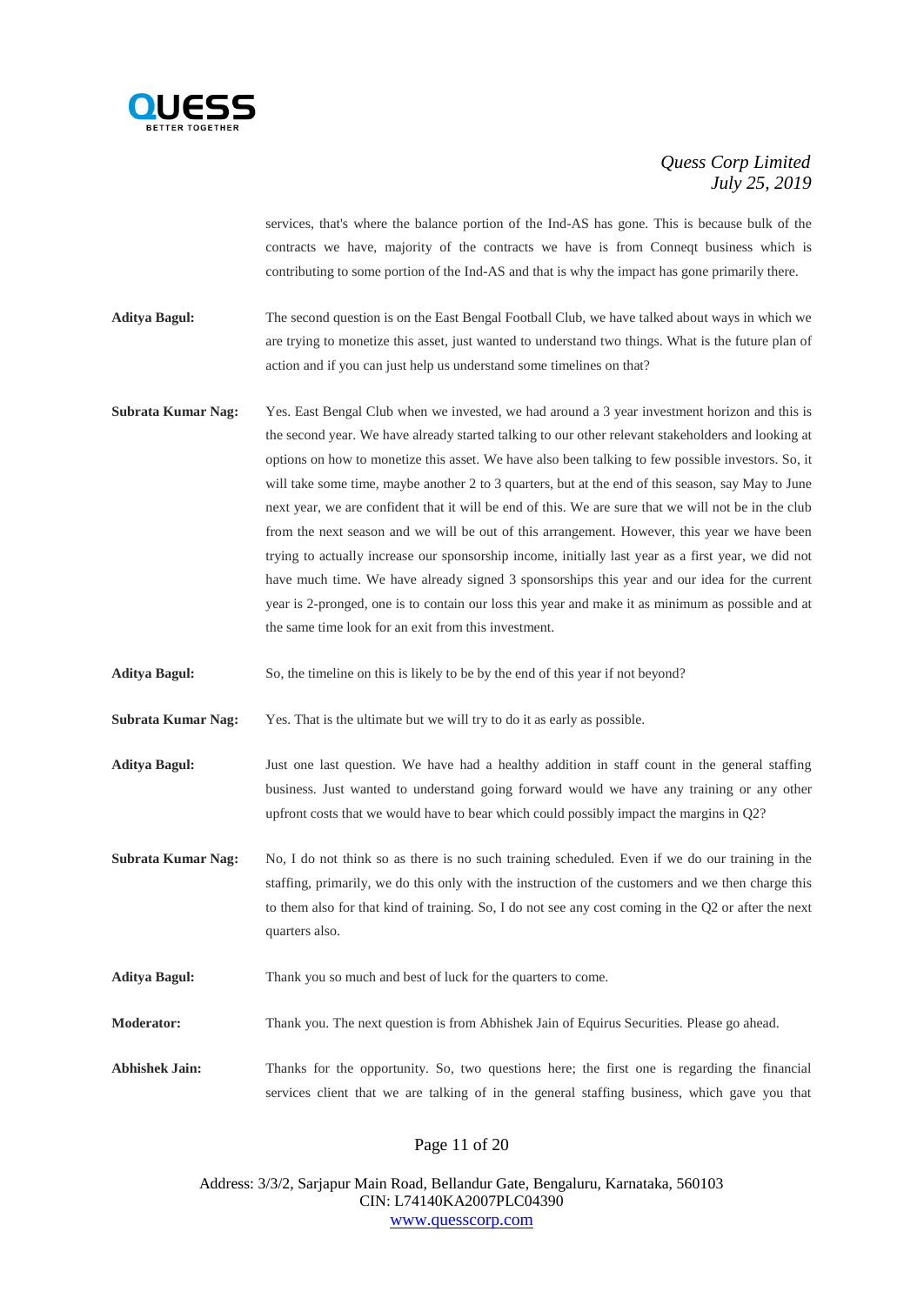

substantial number. Just to understand is it coming because of our acquisition of Allsec? Is there any relation between them?

**Subrata Kumar Nag:** No, this is our sales effort and came just on the basis of our sales initiatives. This has nothing to do with the Allsec contract.

**Ajit Isaac:** Primarily to win a contract of this size and scale and complexity an organization need to have a certain set of strength. One of them is geography. The second one is account management and how you manage the relationship. The third one is technology. The fourth one is on-boarding and scale to do it at this level. Very few organizations have that to do that in India today and that's really how this project came to us.

**Abhishek Jain:** That's helpful. Secondly, if you can just give some color in terms of the growth rates because we have reclassified the way we look at the business. So historically, you used to give commentary about each of your segments and the growth rate that you would kind of achieve. So if you can again share some thoughts on the 3 segments that could be helpful?

**Subrata Kumar Nag:** The workforce management segment, you have already seen there has been substantial growth in this segment and you have to understand this segment normally from the EBITDA percentage basis point, it is a little soft because of Excelus, which is our training business and normally we get most of that mandate in this quarter which gets executed in the Q2, Q3 and Q4. So, you will definitely be seeing an uptick in the margin in the workforce management going forward. I think in our staffing business, every year it has added more numbers than the previous year and I think that trend will continue and we will have good traction in the Q2 also. I am coming to the second question with operating asset management, our facility management was a very good year last year and it is continuing the good run this year also. We have owned couple of very large contracts this year and one or 2 contracts are getting into operation in September. One contract which will be our largest contract for the time being, almost Rs.30 Crores contract in the FMS space. So FMS and security both are doing well. I think we'll be growing almost 20% plus margin. The overall margin maybe a little less because I do not think that industrial segment will be doing that great, our idea is to contain there and keep it at breakeven level. I am very bullish about the technology segment. Technology, Conneqt when we took it over, it had Rs.57 Crores turnover EBITDA, last year Rs.71 Crores, this year we are expecting that same kind of growth. For Allsec, you have seen the first quarter, they have done Rs.18 Crores. I think the run rate will continue. So overall as we always say that organically you can expect around 20% growth as far as EBITDA is concerned and we are sticking to that. I think we delivered much more previously but though the base is much higher, larger than previous year but I think keeping these three large segments in mind we will be able to achieve that kind of target.

Page 12 of 20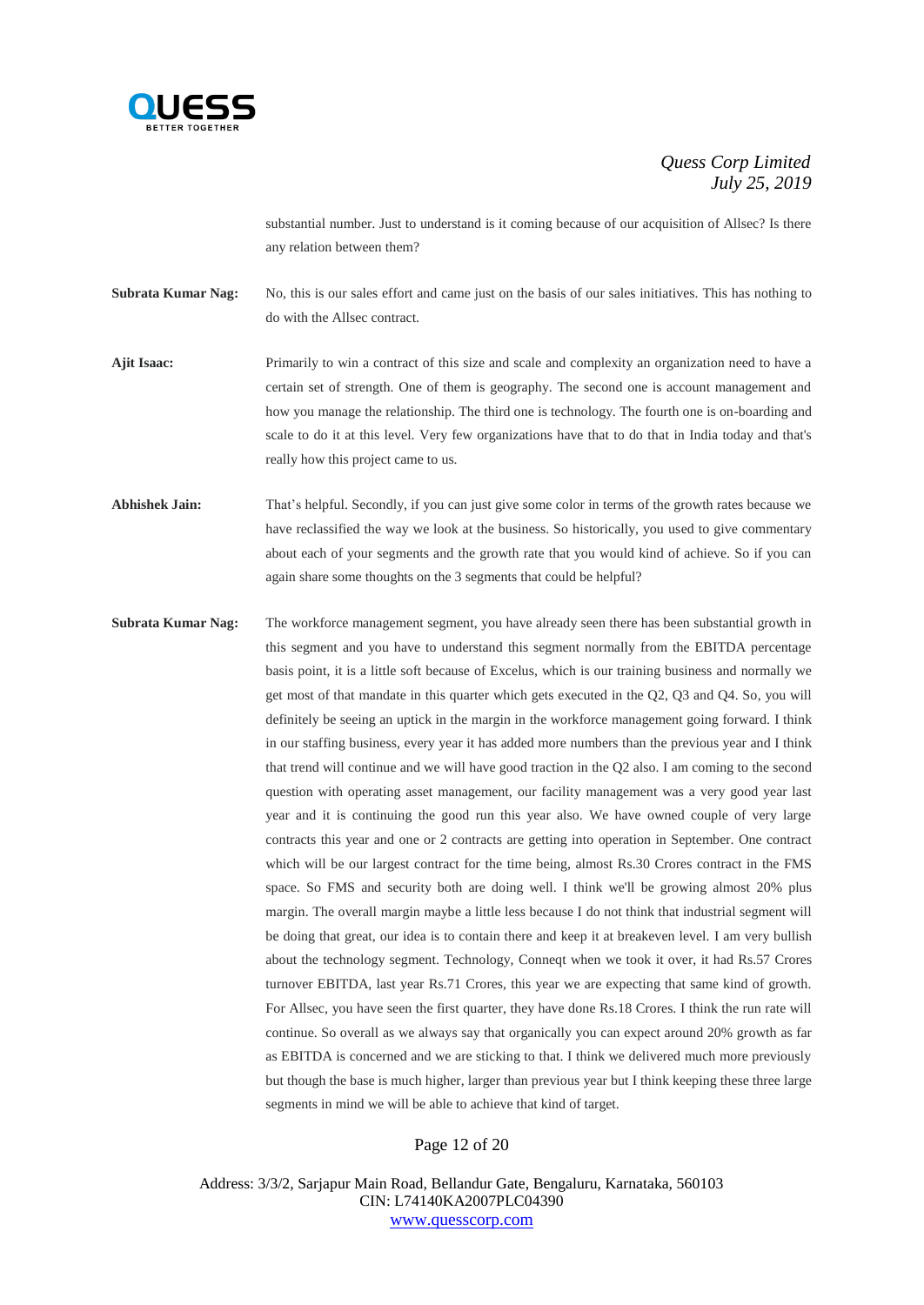

**Abhishek Jain:** That is very helpful. Thank you for taking my questions.

- **Moderator:** Thank you. The next question is from Pritesh Chheda of Lucky Investments. Please go ahead.
- **Pritesh Chheda:** Sir in your previous question you mentioned FMS growth will be 20%, right?
- **Subrata Kumar Nag:** See our overall growth is always more than 20% and FMS has been contributing handsomely. So yes, I think if we have to grow 20% plus, FMS has to grow at least in that same direction.
- **Pritesh Chheda:** One question is on ROCE. So if you see the capital which is deployed in FMS and industrial is a fairly large portion of capital invested and the ROCE is fairly low, so what are your comments or directionally where do you see the ROCE of these 2 businesses improving, not improving, if you could give some thoughts there?
- **Ajit Isaac:** I think the first point here is that as an organization our focus is clearly on getting back to some of our pre-IPO ROCE levels. So, we have a number of initiatives that we are driving. Some of it I think we will start seeing results and being able to tell you what they are as they come along but our objective is to get back to about 20% number at ROCE level.
- **Pritesh Chheda:** So that would mean a substantial improvement in ROCE of this facility management  $\&$  industrial because half of your capital is employed there which has a fairly low ROCE, so just on the thought process side, will it be a function of margins? will it be a function of a slightly tighter capital in these two businesses or it is something else which would drive up the whole ROCE so you might even review the capital invested in these 2 businesses. So if you could give slightly more granular thoughts on how the ROCE will improve?
- Page 13 of 20 **Subrata Kumar Nag:** See if you take the case of the facility management business, particularly, I would say 50% of facility management business and if I go further down, the ROCE will be very high because that involves portions where we organically grew. What happened was that the ROCE came down because we did the Manipal acquisition which was a large acquisition and substantial amount has been invested. So currently our objective is two-pronged. Number one, as I said, to increase our overall EBITDA and at the same time increasing the margin. We are diversifying in more in the healthcare and hospitals space. Today, I was checking 45 units of healthcare units are managed in pan-India, almost 15,000 beds and there is a margin of almost 12% plus. So, our idea is to get more and more in that kind of business so that the overall margin can go up. Secondly, what we have been trying and internally doing is bringing more efficiency in our invoicing and collection, so that my working capital cycle can be contained and brought down from what is currently around I think 55 days - 56 days to around 45 days. So these are couple of things, the initiatives we have been working on. It may take a couple of quarters, but we are confident that you have to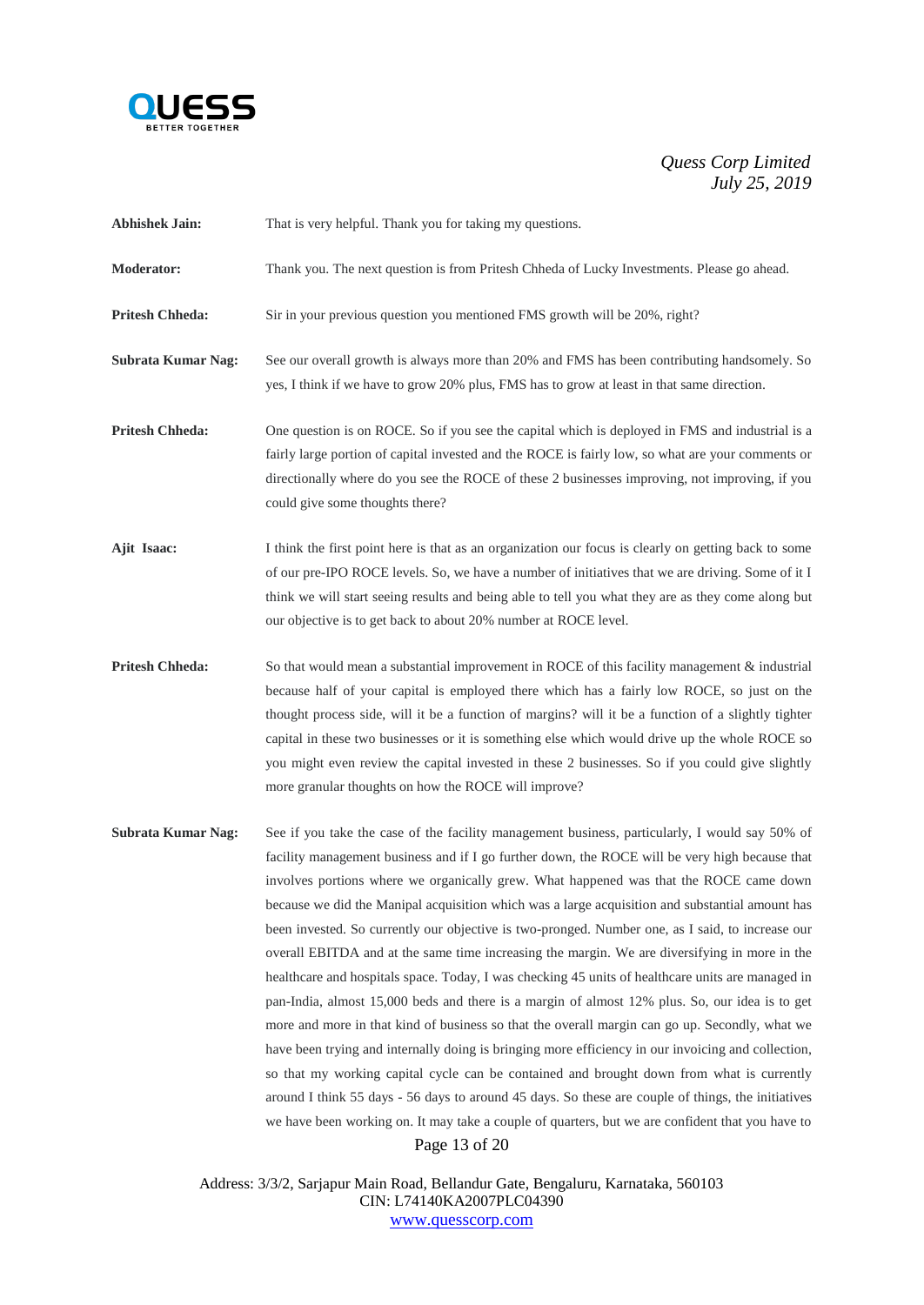

give us maybe some time and you will see that the ROCE will come back to a level where it should be.

**Pritesh Chheda:** And same comments on industrial management? This you gave for facility.

- **Subrata Kumar Nag:** Yes. See industrial, as I was telling is going through a little bit of a rough patch. Firstly, honestly if you ask me, I think ROCE will be our second objective, a little later. Our current objective is to not bleed any cash there and make it a breakeven and profitable because if they lose any cash, that is actually taking away my other businesses' profit. So that is the primary objective for the next one and 2 quarters. If we are able to turn it around, I think we will be able to improve the ROCE from there. But for the time being I think our immediate objective is to make it a profitable venture.
- **Pritesh Chheda:** And on the cash flow side, you mentioned that the cash conversion for the quarter was about 42% and on the other hand, we have this net debt increase. So I just wanted to know the utilization of cash flow and the consequent increase of debt if you could give some idea where was the cash flow utilized?
- **S. Ramakrishnan:** So let me just explain this. Our cash conversions were not 42%, I think they are more about 44% for the quarter and again some of the cash conversions for the quarter had been through much better receivables management like what Subrata said. Our DSO days have dropped again this quarter.

**Pritesh Chheda:** That I got sir. I wanted to know where is the cash utilized for the net debt to rise?

- **S. Ramakrishnan:** Yes. So the cash basically let me tell you, there are 2 places where the net debt has risen, I think I covered it in the first question. In terms of our working capital requirements, we have got about close to Rs. 60 Crores or Rs. 65 Crores, where we had to utilize on our working capital requirements because we have got all these bigger contracts now. So, there is an initial working capital spurt there and additionally I also said on the debt side, the debt in terms of Quess Singapore where we had initially the amount which was there that portion of it. And other than that there are some expenses which we also incurred internally which is towards the Allsec.
- **Subrata Kumar Nag:** The acquisition of Allsec was also funded through the internal accruals. So, some of the cash has gone for acquisition of the Allsec also.

**Pritesh Chheda:** Lastly on the general staffing side what is the growth expectation now since you have added 32,000 in the quarter one through a bulk contract. So I just wanted to understand what is the expectation on growth from the general staffing?

Page 14 of 20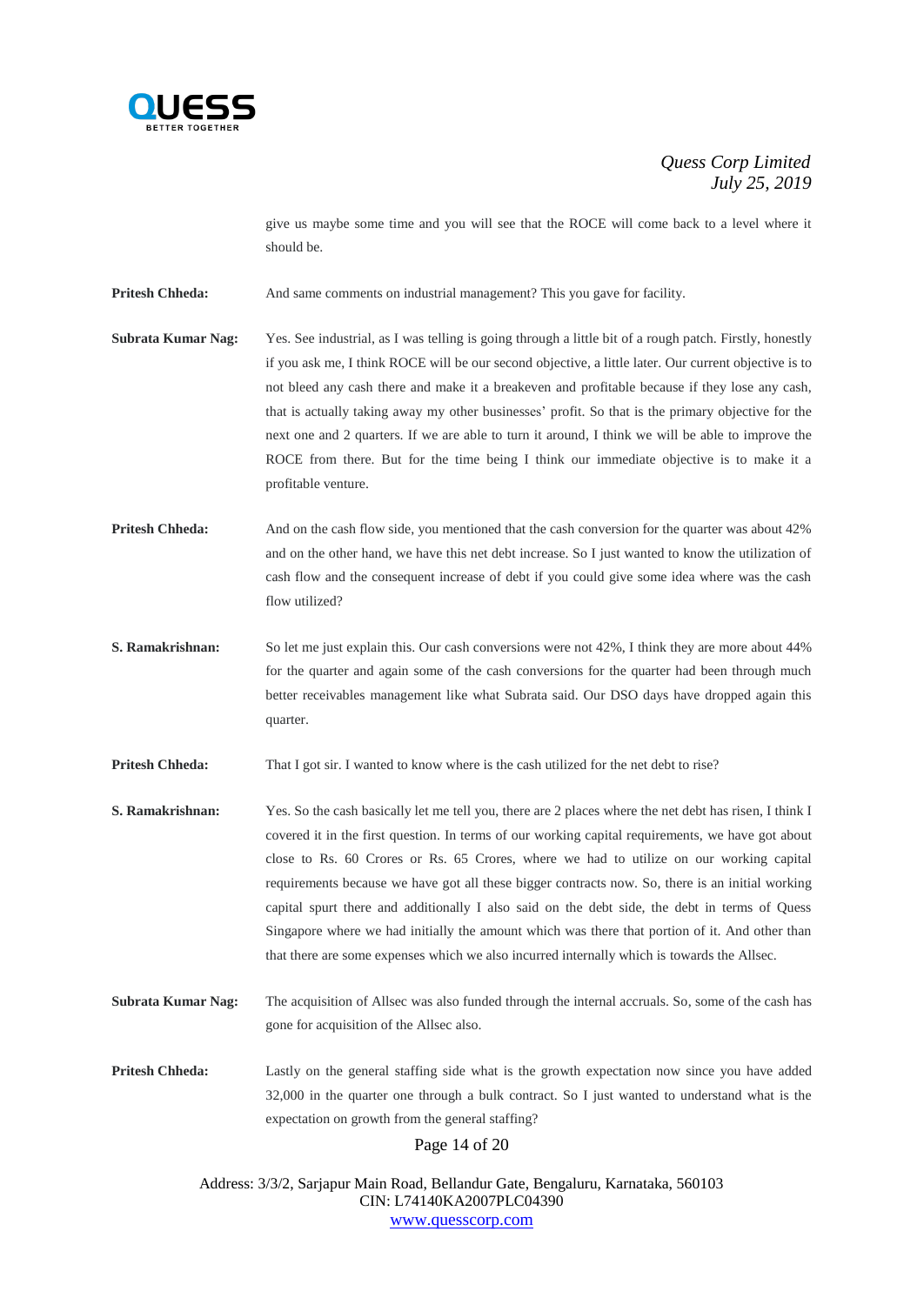

- **Subrata Kumar Nag:** See, as you know, 60% of our business comes from the general staffing. And previously if you see, we have been growing 40% plus. And that growth primarily came, a large, large part growth came from the general staffing. So this quarter also if you see, a large part of growth came from the general staffing. I think instead of without going into any specific forward-looking numbers, I think that trend will be continuing. If you want to get 20% on the overall growth, general staffing has to contribute a substantially higher number than the 20%.
- **Moderator:** Thank you very much. The next question is from Kishore Agarwal of Fiera Capital. Please go ahead.
- **Kishore Agarwal:** Thank you for the opportunity. I just wanted to go back to the Trimax JV. So your receivable to Trimax increased during the quarter, you clarified on that. So just wanted to understand what is the total contract value of the Smart City project? And because you have completed only 85% of the job, do you expect more support to the JV going forward?
- **S. Ramakrishnan:** Yes. So let me clarify, let me take the second question first, that is easier because like I said, the project is about 85%, 90% completed and I think most of the expenditure is completed. We probably expect another about Rs.10 Crores to Rs.12 Crores, max if it is on the capex portion. And of course later on, once the capex is over and the FAT is completed then we have the O&M piece, which is for five-year tenure. That is in terms of what is the residual. In terms of the overall contract value, all inclusive including GST and everything is about, little about Rs. 20 Crores,
- **Moderator:** Thank you. The next question is then from Abhijit Akella of IIFL. Please go ahead.
- **Abhijit R. Akella:** Just a couple of questions from my end, one is on the OCF-to-EBITDA ratio, which has been improving continuously the last few quarters. So what would your target be for this ratio by yearend? And consequently, where do you see debt position ending up by the end of the year?
- **S. Ramakrishnan:** So let me tell you in terms of the OCF/EBITDA ratio, I think we have been consistently improving and you will continue to see this because there is a lot of focus on our working capital management and on our cost management. So, there has been multiple focus and very dedicated teams which have been working towards this. So this trend would continue. If we go as per plan, we should be getting somewhere closer to the 50% mark by the end of the year. In terms of our debt levels, there is an increase in debt in the interim, but you will start seeing some of the debt levels coming down starting Q2 itself and moving forward. Again, we have some very good plans on the debt side also to bring down our debt numbers because our collection is kind of really going very strong. If things work well, we should be probably ending up at debt levels

## Page 15 of 20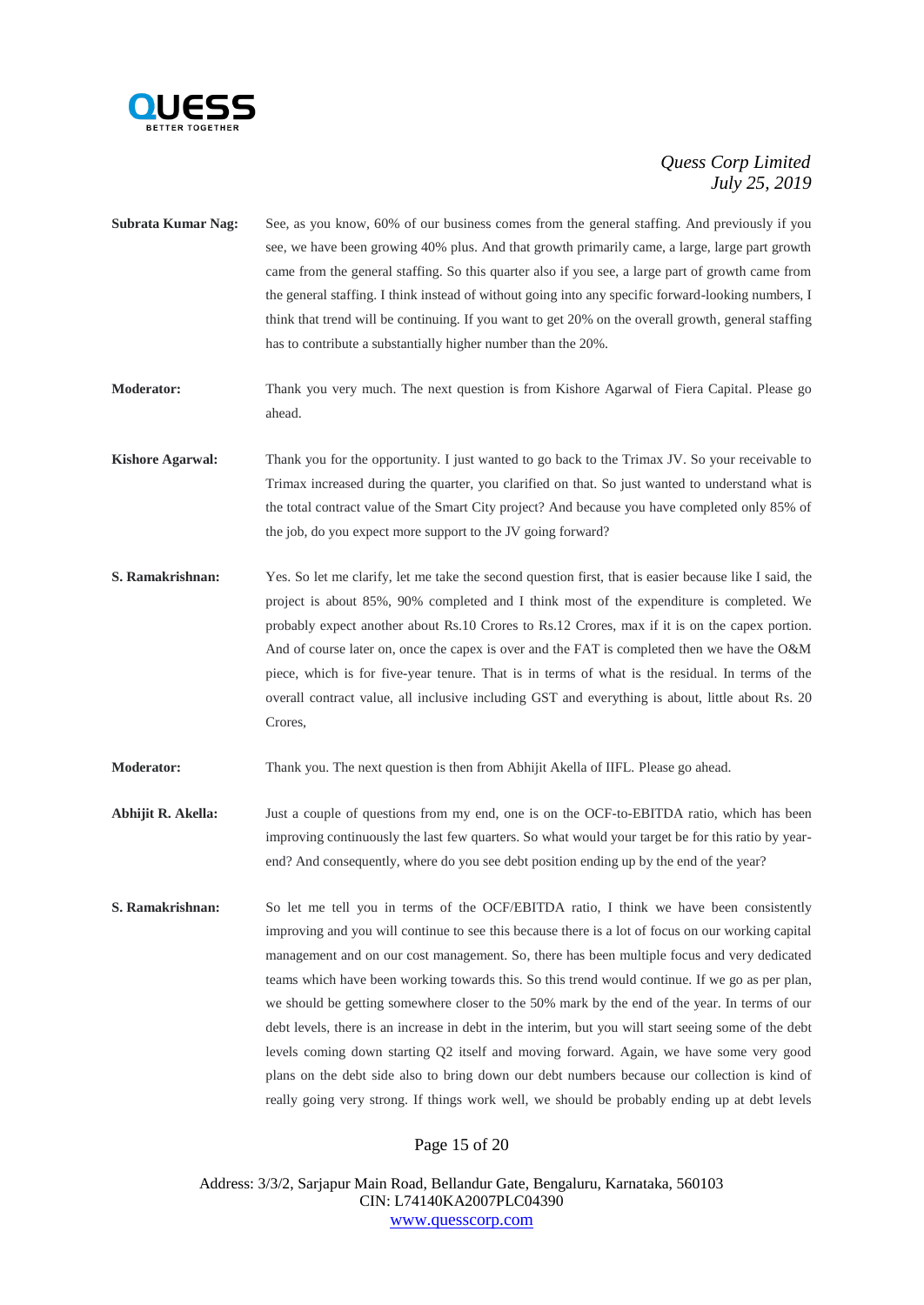

which are equal to our last year debt number, if not better and that with an increased working capital requirement.

**Abhijit R. Akella:** Second on new order wins, you have already announced something large in general staffing and then there is also something upcoming in facility management. And I think your disclosures talk about Rs. 2,500 Crores TCV that you have won. So what timeframe is it executable and how do you see the pipeline going forward in terms of new order wins?

- **Subrata Kumar Nag:** Yes. Of the 2500, few were 3 years, most of them like one year contract, it depends on what contract tenure we sign, so based on that we get that calculation. That is number one. But we have a very strong sales pipeline Abhijit today, whether it is our general staffing, facility management and security and also in our technology, particularly BPM segment - Allsec and Conneqt. So I think this number, we hope we will continue this kind of number. It may not be 2,500 every quarter, but a substantial increase in every quarter. And we have formed a cross-sell team, which has been actually doing well, they are getting more traction. And now primarily all the India business other than technology we have brought under one leadership umbrella and that is also helping us facilitating more, selling more cross-sell between the facility management, staffing and Conneqt business. So that also will help us getting some of the large contract.
- **Abhijit R. Akella:** And lastly, given that we are not planning much by way of M&A activity going forward, can we assume that the 20% EBITDA growth aspiration that we have year-on-year is basically going to be pretty much entirely driven organically?
- **Subrata Kumar Nag:** 100% organic I do not see any acquisitions we are doing in the near future. So whatever we are discussing today is organic growth.
- **Moderator:** Thank you. The next question is from Ajit Motwani of Bharti AXA. Please go ahead.
- **Ajit Motwani:** Your migration to Ind-AS 116 which has a differential EBITDA of about Rs. 27 crore. So if I go to slide 19, it has reporting based on old structure. Where exactly are those housed in this people services technology and facility management?
- **S. Ramakrishnan:** So I think again the Ind-AS impact primarily and if you look at the workforce management it was only about Rs. 7 Crores at workforce management level. And the majority of the Ind-AS impact is in the tech services and that also primarily being driven by Conneqt business.
- Ajit Motwani: So of the 27, you are saying Rs. 7 Crores is only in workforce management?

**S. Ramakrishnan:** Yes.

Page 16 of 20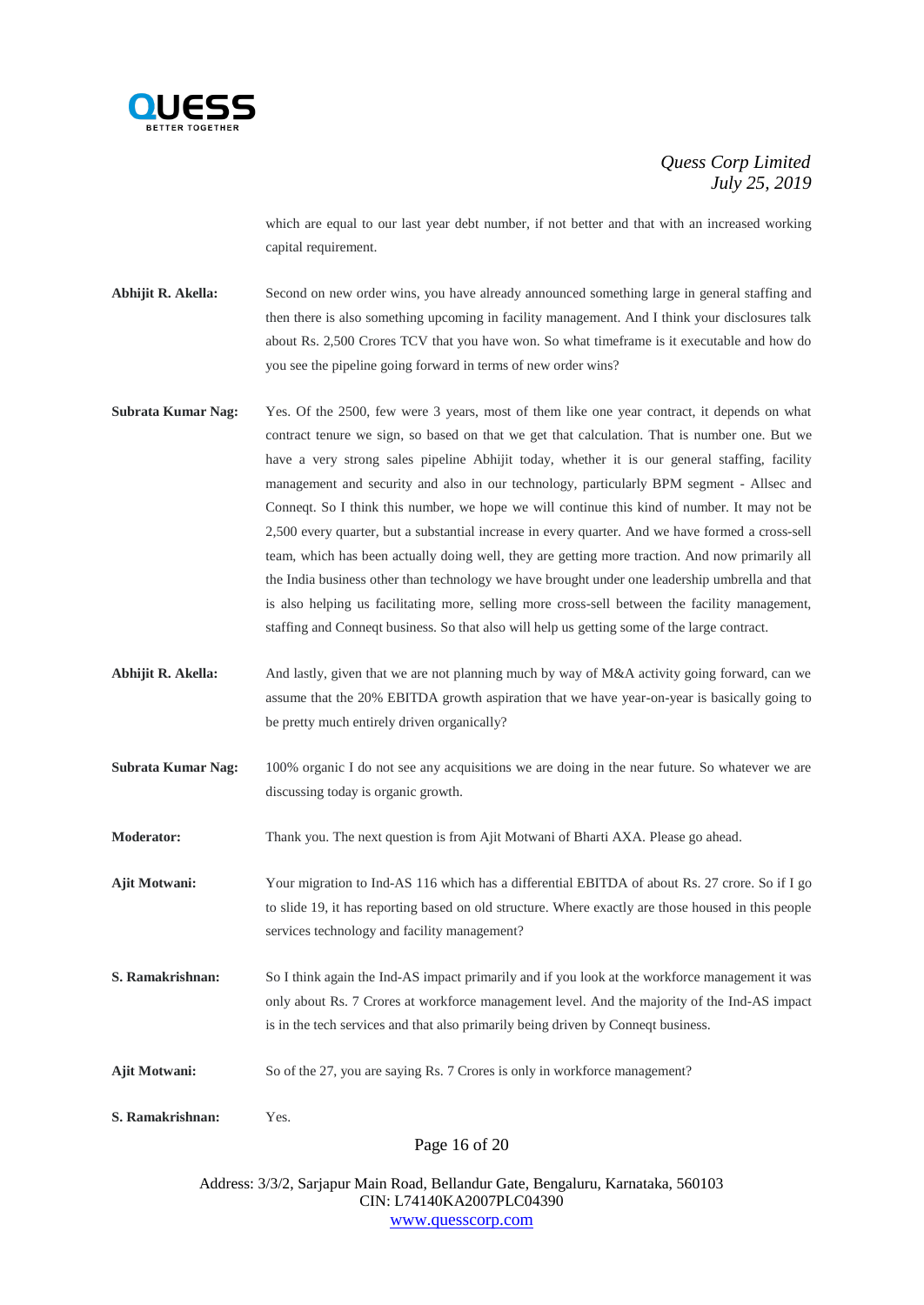

- **Ajit Motwani:** Okay. So would it be then fair to assume that the workforce with this people services business is in large part has seen expansion in underlying margin despite improvement in collect and pay?
- **Subrata Kumar Nag:** Yes, 100%. We have been always telling that we have a focus to improve the Collect & Pay from the working capital point of view to reduce our working capital cycle, but we have never said and we do not encourage our team also that Collect & Pay at the cost of the margin. We have to go to the Collect & Pay, simultaneously, we have to protect our margin and increase our margin. So it is not mutually exclusive that you have collect and pay and you lose your margin. So that is not our philosophy. We do not work on that and we would like to have both.
- **Ajit Motwani:** So on slide number 20 when I look at the workforce management, 4Q you had a Rs. 95 Crores EBITDA, you have done Rs. 100 Crores more sales, you have benefit of Rs. 7 odd Crores on Ind-AS and still your EBITDA is Rs. 90 Crores. So can you give some sense on the delta?
- **Subrata Kumar Nag:** Yes, yes, I know. See primarily, you have to understand that this business has 2 components, one is the general staffing, one is the skill development. Skill development, Q1 is always a very, very soft quarter. Like, when the company budget comes and the allocation happens, most of April, May and June goes for state-wise or the central wise to get the mandates of the students you will be training for the year. So most of the training, mobilization pickup and other started in the Q2, but majority of the net, 80% of the training happens in Q3 and Q4. So there is a high variation of the training business EBITDA between Q1 to say Q4 and that is 20% of margin. Last year if you see, we did almost Rs. 22 Crores; Rs. 23 Crores I think EBITDA in Excelus and that mostly came in that last quarter, last 2 quarters. And this year we are expecting much more revenue  $\&$ EBITDA from that. So that is the primary. Though general staffing did very well, but EBITDA wise you are not seeing that jump of escalation because the drop in the Excelus business or skilling business. You will see that impact come in Q3 or Q4 where general staffing will be doing well at the same time skilling business will be reporting the EBITDA which is normally done in the year.
- **Ajit Motwani:** Because the delta is very large, see the people service business moved from Rs. 61 Crores to Rs. 74 Crores, it is a Rs. 13 Crores impact positive, whereas here we are seeing a negative impact. So does the skilling business incur losses in Q1, Q2?
- **Subrata Kumar Nag:** May be some losses or break-even in some sort of way. I can give you the exact details if you want, you can contact Ramki.
- **Ajit Motwani:** I will connect with you offline on this. On the milestones, that you are saying, you are saying that post to 43% OCF/EBITDA last year, this year you will be targeting about 50% for the full year, right?

Page 17 of 20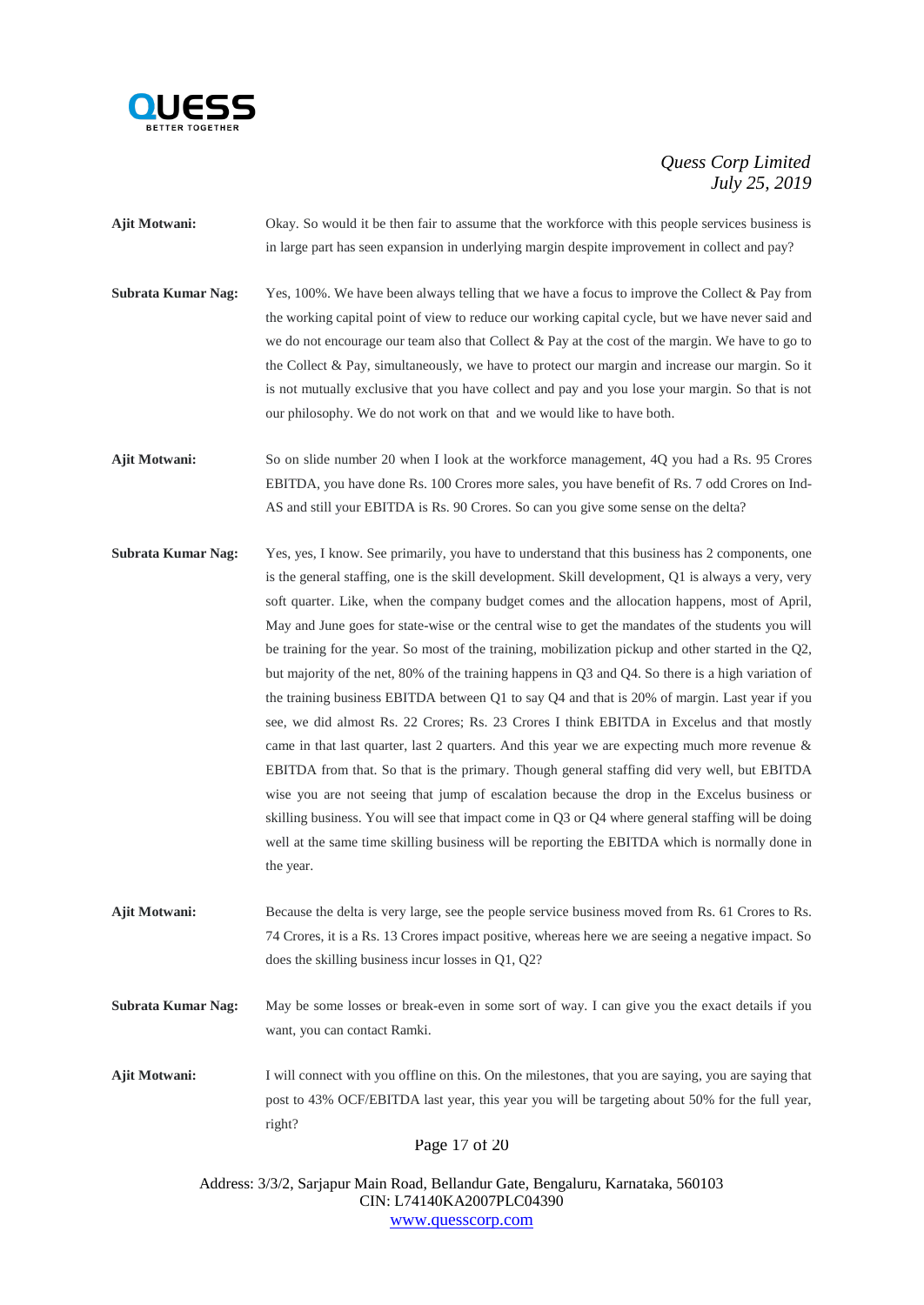

- **S. Ramakrishnan:** That is right.
- **Ajit Motwani:** So basically last year you generated Rs. 200 Crores cash, this year you would be far better and then also you are saying that the year-end debt will remain flat in the sense?
- **Subrata Kumar Nag:** No, no, we did not say that year-end debt will remain flat. What we have been telling is that and you have to also understand that we have just recently done Allsec, so lot of internal accrual has gone there. As you know, we have 2 other buyouts in this year, one is the Golden Star, we have already told and other is the Vedang project this coming November, so both together will be Rs. 50 Crores - Rs. 60 Crores to buy that out. So that commitment is there. Still after doing that, we are very confident that last year we reduced the debt by Rs. 200 Crores and same kind, I do not know the exact amount, but definitely there will be a substantial reduction because the cash that we will be generating, we are very determined that going ahead we are not doing any more acquisitions, so most of the cash will go to paying of the debt.
- **Moderator:** Thank you. The next question is from Atul Mehra of MOSL AMC. Please go ahead.
- **Atul Mehra:** Thanks for the opportunity again. Sir just one observation on Monster, so we have reported very good metrics in terms of traction on the platform, but it is not translating into revenue in any form so far so if we look at on a sequential or on Y-on-Y basis, revenue is largely at that similar run rate of Rs. 36 Crores. So could you just help qualitatively what is happening in this business now given that this was perhaps the first quarter of the revamp platform?
- **Ajit Isaac:** There are 3 levels of activity at Monster; one is of a technology level to ensure that the search engine and algorithm is working at a specific efficiency level. The second one is in terms of sale and in terms of the site activity level, like how many visitors and the metrices related which you have seen improve. The third is finally financial. Unless you get the first and the second right, the third will not happen and there is a lag time to it. So what we are actually doing right now is getting the technology and the metrices on the site up and ensuring that our financial losses on this are minimal. If we go on the basis of our plan, we expect in Q4 this year to reach a breakeven level in terms of financials on the site. So that is our goal that we are working towards.
- **Atul Mehra:** Sir, have you expanded the sales team and already ramped in order to make sure that the revenue from this particular business comes about as per your plan. So has there been a substantial addition to the sales team as well apart from the tech investments?
- **Ajit Isaac:** No. Our sales team will not be expanded from where it is right now till our product acceptance levels in the market increase and we are happy with the type of differentiation we are able to

## Page 18 of 20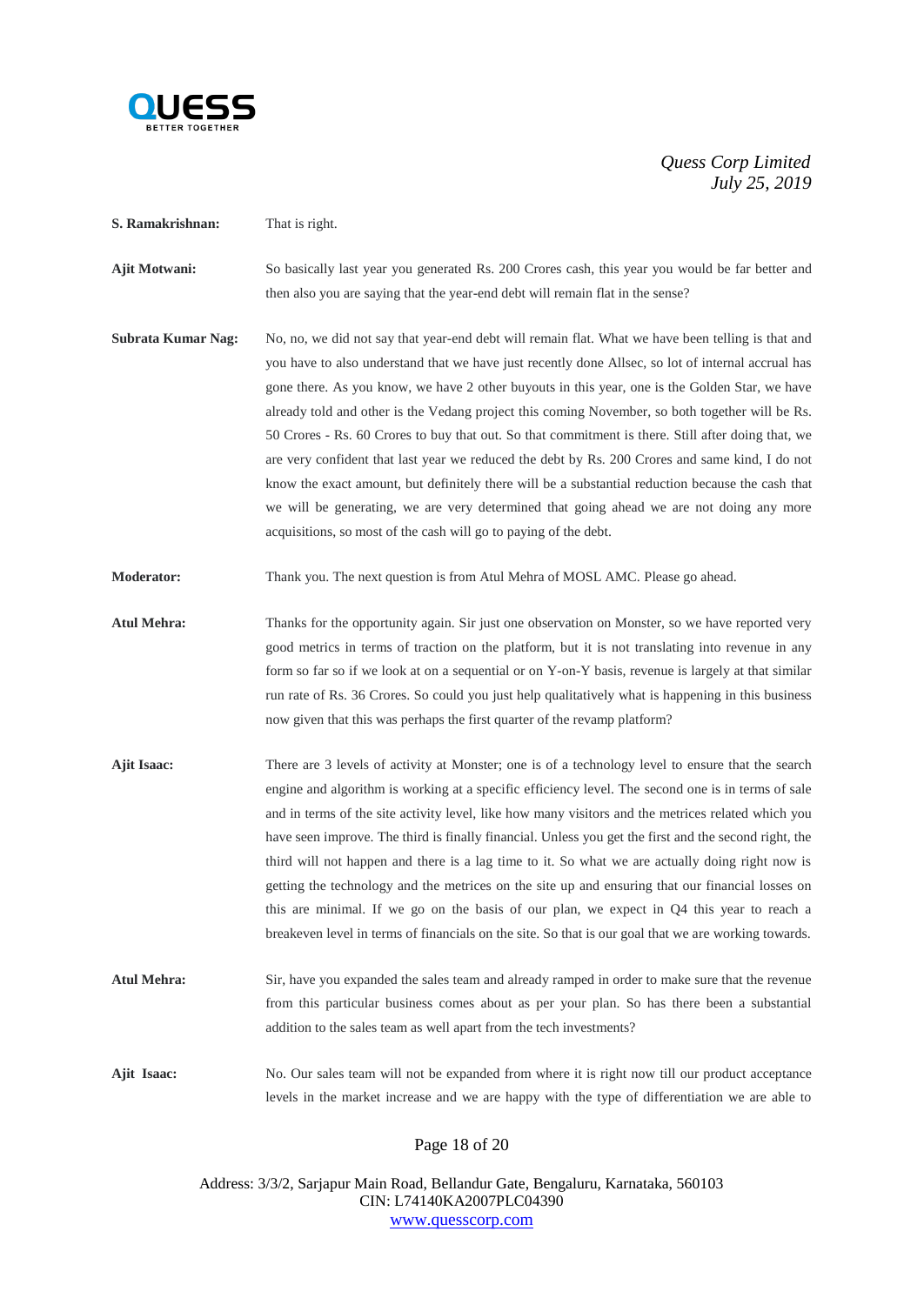

show with competition. So contingent on these 2 issues, we will go back to market with an additional sales force.

- **Atul Mehra:** And just one question on the industrial asset management business. So when do we see things coming into the business because it is been slow for some time now and this quarter we have seen obviously profitability come down quite a bit. So when do we see recovery in this business going forward?
- **Ajit Isaac:** So I think we are about one quarter away from seeing this business turn around. I think if you view Q2 of this year and then we have start seeing some results, the changes that we are making in Q3 and then we would be able to hopefully put a runway for growth after that.
- **Atul Mehra:** Sir, just one final question that as we are now at the start of the year. So how do you look at say profitability for the end of the year, for this financial year given that there are too many moving parts now? So as you guys see it and you have always guided in terms of numbers in the past. So any numbers that you would like to guide for in terms of EBITDA, PAT, OCF, FCF for the year, for the entire financial year, fiscal 2020?
- **Ajit Isaac:** Given the fact that we do not have guidance as a policy in our company, we do not want to give specific numbers. But what I can tell you is that we've got goals in our company that we are working, but we want to work towards OCF-to-EBITDA conversion level of 50%. We want to work towards an EBITDA growth of about 20% from the previous year. We want to work directionally in terms of reduction of debt and reduction of interest costs in our company. We want to work towards the consolidation of our subsidiaries, a project that we have engaged with one of the big 4 firms. So I think there is substantial effort level in some of these things that will translate to numbers towards the end of the year.

**Moderator:** Thank you. The next question is from Tarang Agrawal from Old Bridge Capital. Please go ahead.

**Tarang Agrawal:** Good evening. Thanks for the opportunity. I wanted to understand with respect to Conneqt. I went through the annual report and it says that 2019 revenues were around Rs. 850 Crores and profit before taxation was negative Rs. 10 Crores, whereas somewhere in the earnings call, one of you mentioned that the EBITDA was around Rs. 70 Crores, Rs. 71 Crores. So just wanted to understand why is there such a huge differential between the EBITDA and profit before tax?

**Subrata Kumar Nag:** I think somewhere you are making a mistake, it is definitely not negative in the PBT, but I think we will check that again and come back to you offline.

Page 19 of 20